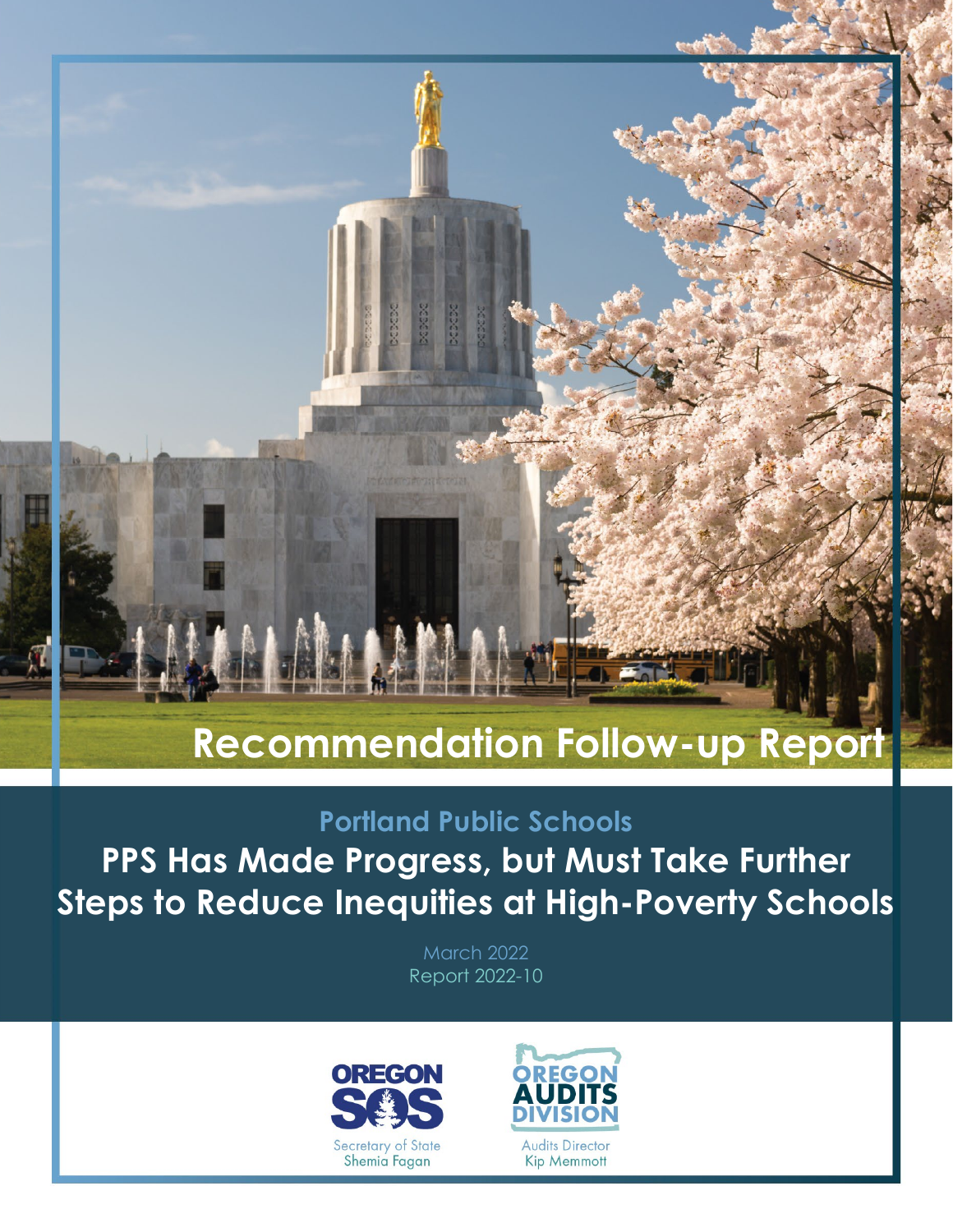# **Report Highlights**

Portland Public Schools PPS Has Made Progress, but Must Take Further Steps to Reduce Inequities at High-Poverty Schools **Follow-up to [Audit Report 2019-01](https://sos.oregon.gov/audits/Documents/2019-01.pdf) (report two of two)**

BOTTOM AND AND A PARTIES OF THE CONTRACTOR

Portland Public Schools (PPS) partially implemented 13 of the 15 recommendations from our 2019 audit focused on improving the performance of struggling schools and implemented two. The audit included recommendations to PPS and the Oregon Department of Education (ODE). This follow-up report covers recommendations to PPS; a separate report, issued in September 2021, covered ODE recommendations. Follow-up reports are a status check on agency actions, not full audits under government auditing standards.

The COVID-19 pandemic has posed large challenges for PPS and other districts, including a shift to online instruction, school staff shortages, increased student needs, and high educator workload and stress. Prioritizing pandemic response delayed action on several recommendations.

#### **Findings from the original audit**

- PPS does relatively poorly with African-American, Latino, and economically disadvantaged students.
- Contributing to inequities at high-poverty schools: high turnover, high teacher absences, low teacher experience, and a disconnect between teachers and administrators on managing student conduct.
- PPS needs to develop a clear budget, report investment results, and compare spending to peer districts.

#### **Improvements noted**

- The district has improved support for high-poverty schools, adding training, student and family support, and staff such as counselors and assistant principals. [\(pg. 9\)](#page-10-0)
- The district prioritized racial equity [\(pg. 3\)](#page-4-0) and increased investment in instructional staff development. [\(pg. 4\)](#page-5-0)
- PPS developed a strategic plan [\(pg. 3\)](#page-4-0) and improved budget transparency [\(pg.11\)](#page-12-0), benchmarking against in-state districts [\(pg. 10\)](#page-11-0), purchasing card management [\(pg.](#page-13-0) 12), and contract management [\(pg. 13\)](#page-14-0)

#### **Remaining areas of concern**

- Despite high principal turnover, the district is not detailing or publicly discussing turnover, teacher experience, and initiative overload at high-poverty schools, all key equity issues. [\(pg.](#page-6-0) 5)
- The district needs to address transfer and hiring issues that promote high turnover and lower teacher experience at high-poverty schools. [\(pg. 7\)](#page-8-0)
- The district's public analysis of benchmarking and spending is not detailed enough to identify potential savings areas and help shift money to the classroom. [\(pg. 10\)](#page-11-0)
- Since the audit, the school board has not ensured district management addresses some key equity issues at high-poverty schools [\(pg. 15\)](#page-16-0), analyzes potential savings areas in depth [\(pg. 16\)](#page-17-0), or tracks teacher issues with student conduct and classroom disruption. [\(pg. 16\)](#page-17-1)

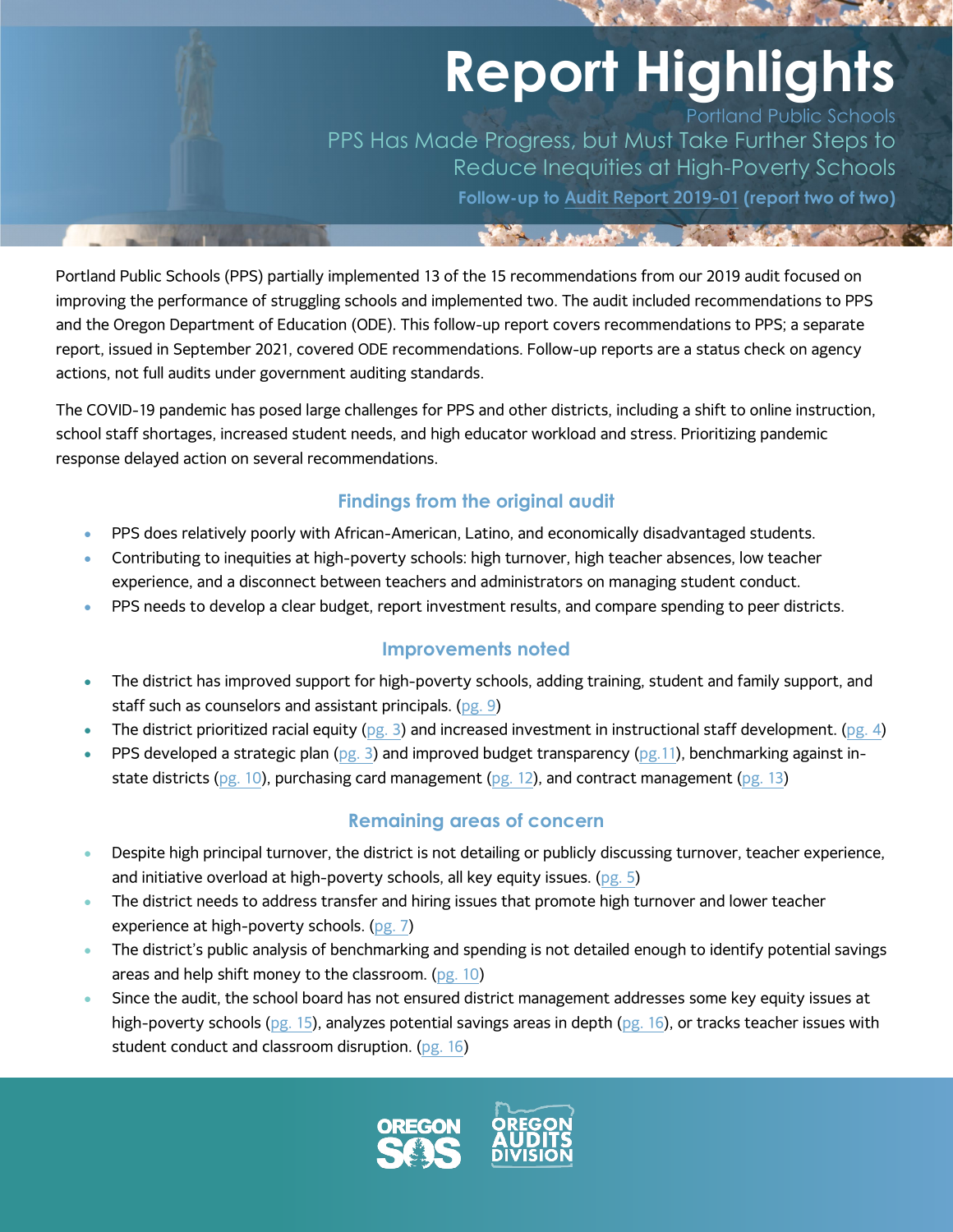## **Introduction**

The purpose of this report is to follow up on the recommendations we made to Portland Public Schools (PPS) as included in audit report 2019-01, "ODE and PPS Must Do More to Monitor Spending and Address Systemic Obstacles to Student Performance, Particularly at Struggling Schools." This report pertains only to those recommendations made to PPS; a separate follow-up report, released in September 2021, addressed recommendations made to ODE.

The Oregon Audits Division conducts follow-up procedures for each of our performance audits. This process helps assess the impact of our audit work, promotes accountability and transparency within state government, and ensures audit recommendations are implemented and related risks mitigated to the greatest extent possible.

We use a standard set of procedures for these engagements that includes gathering evidence and assessing the efforts of the auditee to implement our recommendations; concluding and reporting on those efforts; and employing a rigorous quality assurance process to ensure our conclusions are accurate. We determine implementation status based on an assessment of evidence rather than selfreported information. This follow-up is not an audit, but a status check on the agency's actions, and therefore does not adhere to the full set of government auditing standards.

To ensure the timeliness of this effort, the division asks all auditees to provide a timeframe for implementing the recommendations in our audit reports. We use this timeframe to schedule and execute our follow-up procedures.

Our follow-up procedures evaluate the status of each recommendation and assign it one of the following categories:

**Implemented/Resolved:** The auditee has fully implemented the recommendation or otherwise taken the appropriate action to resolve the issue identified by the audit.

**Partially implemented:** The auditee has begun taking action on the recommendation, but has not fully implemented it. In some cases, this simply means the auditee needs more time to fully implement the recommendation. However, it may also mean the auditee believes it has taken sufficient action to address the issue and does not plan to pursue further action on that recommendation.

**Not implemented:** The auditee has taken no action on the recommendation. This could mean the auditee still plans to implement the recommendation and simply has not yet taken action; it could also mean the auditee has declined to take the action identified by the recommendation and may pursue other action, or the auditee disagreed with the initial recommendation.

The status of each recommendation and results of our follow-up work are detailed in the following pages.

We sincerely appreciate the courtesies and cooperation extended by officials and employees of PPS during the course of this follow-up work.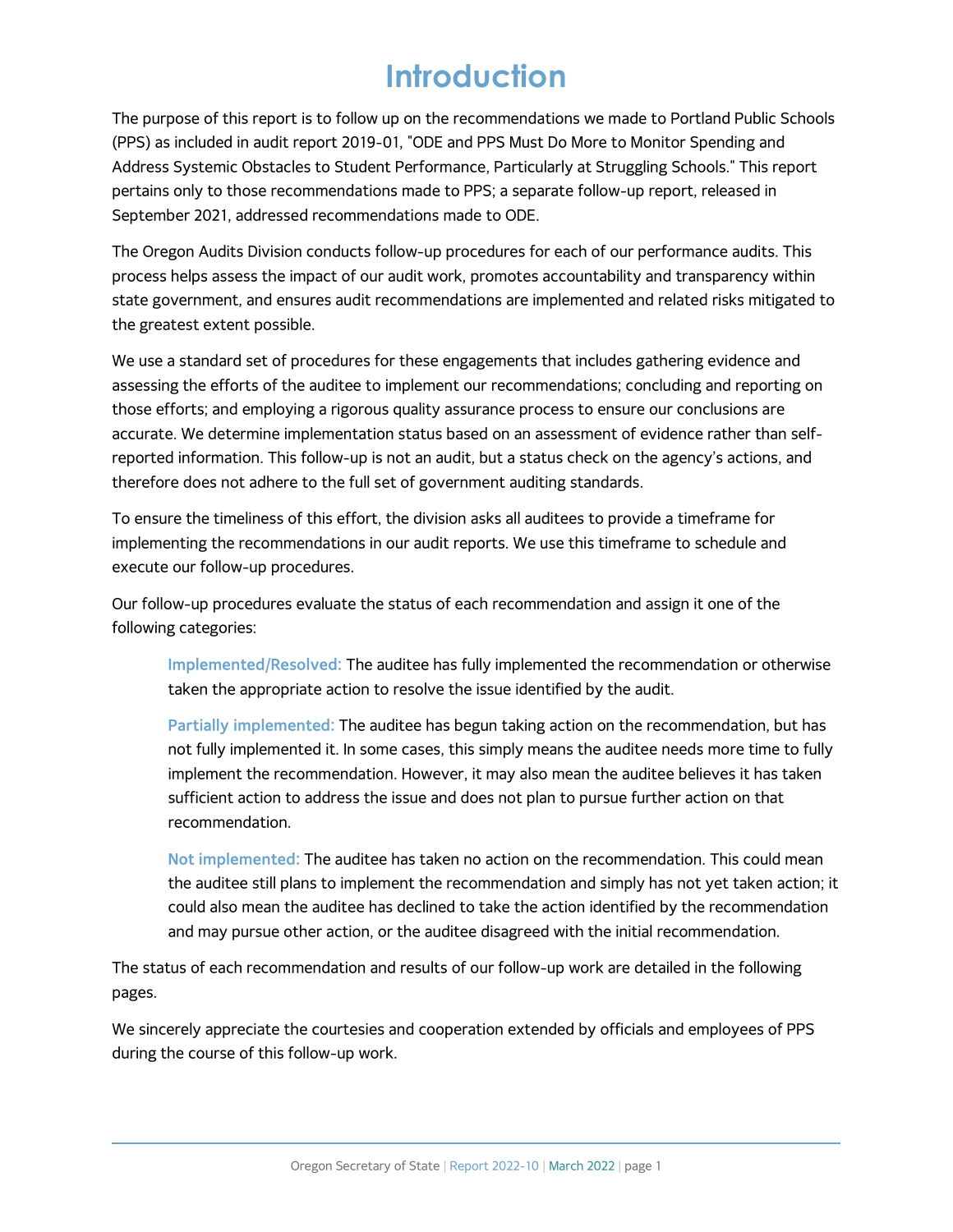#### **Report team** Andrew Love, CFE, Audit Manager Scott Learn, MS, CIA, Principal Auditor T. Cornforth, Staff Auditor

#### **About the Secretary of State Audits Division**

The Oregon Constitution provides that the Secretary of State shall be, by virtue of the office, Auditor of Public Accounts. The Audits Division performs this duty. The division reports to the elected Secretary of State and is independent of other agencies within the Executive, Legislative, and Judicial branches of Oregon government. The division has constitutional authority to audit all state officers, agencies, boards and commissions as well as administer municipal audit law.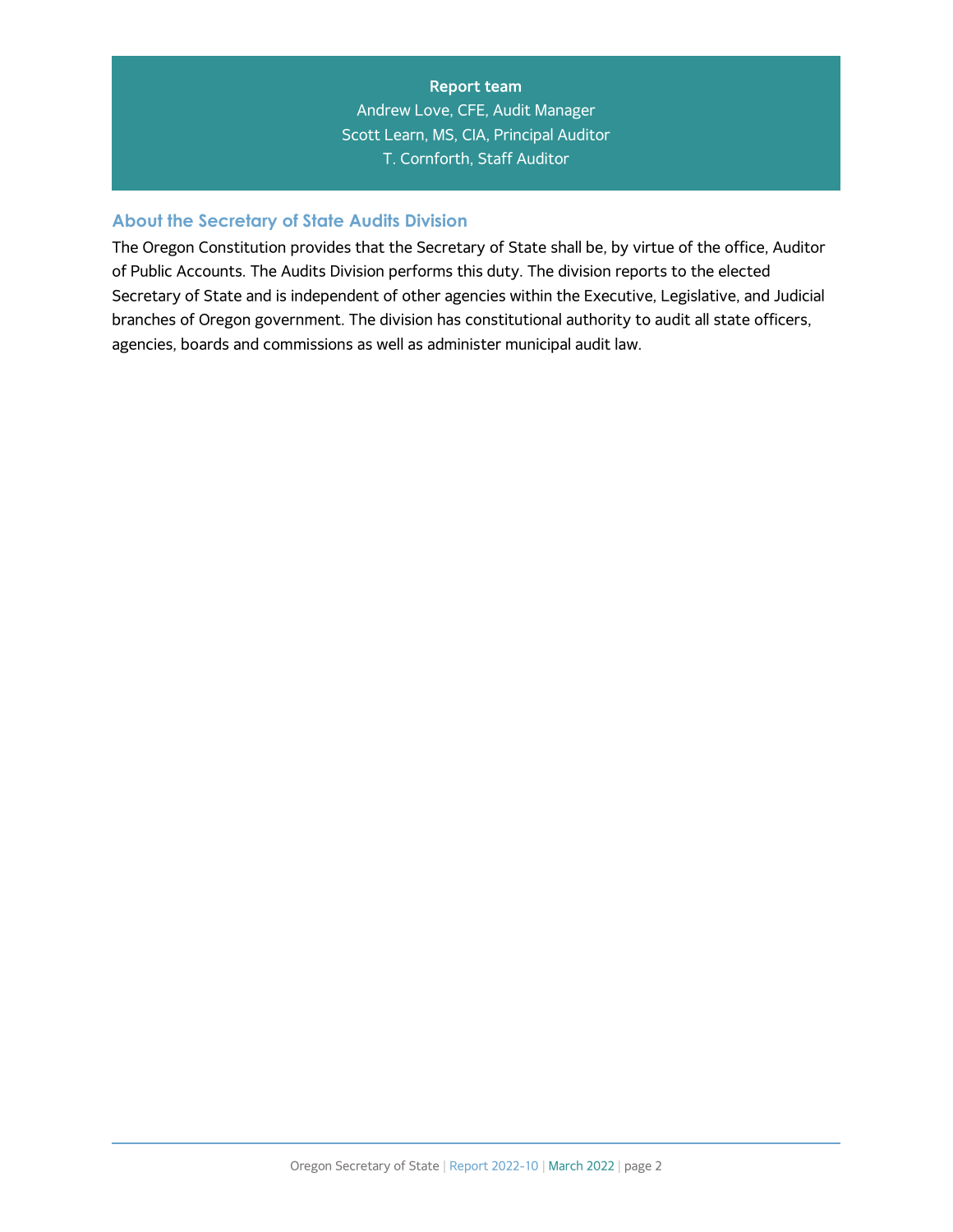## **Recommendation Implementation Status**

#### <span id="page-4-3"></span>**Recommendations to PPS Management**

<span id="page-4-0"></span>Develop a strategic plan that sets concrete performance measures for improved student outcomes and discusses in depth the staffing, resources, interim steps, and improvements to the district's operations and organizational culture needed to reach those outcomes.

**Partially implemented**

PPS recently developed a more full-fledged strategic plan. It specifies four broad district priorities, including priorities that could help shift the district's organizational culture and improve operations: racial equity and social justice; inclusive and differentiated learning for every child; professional excellence and support; and embracing change. The plan also includes 17 performance measures for improving student outcomes and diversifying and improving the educator workforce.

The current plan is a significant improvement over the documentation of district strategy noted in the original audit. However, the performance measures do not yet have specific, quantitative goals. For example, they mention narrowing test score gaps for Black and Native American students through 2025, but do not specify a numerical goal, meaning even a slight reduction would meet the goal as stated. The plan also does not discuss the staffing or resources needed to reach the goals or whether district leaders believe current staffing and resources are adequate. In February 2022, the district's board did include three specific goals in a contract extension for the superintendent. The extension ties potential retirement annuity bonuses to year-over-year increases of three percentage points in reading test scores for Black third-graders, in reading scores for students in underserved races and ethnicities<sup>[1](#page-4-1)</sup> in third grade, and in math scores for Black fifth-graders.

PPS also reported some recent district-specific student outcomes in a December 2021 board work session.[2](#page-4-2) This data showed increases in graduates' post-secondary preparation, such as increased completion of Career Technical Education (CTE) courses across all racial and ethnic groups. However, results for the district-administered reading and math tests given to elementary and middle school students in Fall 2021 were concerning. White, Asian, and multiracial students did relatively well, with white students exceeding grade level targets at every grade level tested, but underserved students by race and ethnicity scored well below target levels on average. For example, the average 8th grade score for Black students in reading was at the level expected in winter of 5th grade — a deficit of more than two grades — and the average 8th grade score for Latino students was at the level expected at winter of 6th grade. Average math scores for Black and Latino students showed even larger deficits, with a deficit of nearly four grades for Black students.

National evidence the district presented also indicates declines in student performance during the pandemic have been far steeper in early grades at high-poverty schools than at low-poverty schools, and far steeper for Black, Hispanic, and American Indian-Alaska Native students. Our original audit

<span id="page-4-1"></span><sup>1</sup> Students in the underserved race/ethnicity group include American Indian/Alaska Native, Black/African-American,

Hispanic/Latino, and Native Hawaiian/Pacific Islander students.

<span id="page-4-2"></span><sup>&</sup>lt;sup>2</sup> The district's presentation i[s posted online.](https://meetings.boardbook.org/Public/Agenda/915?meeting=507633)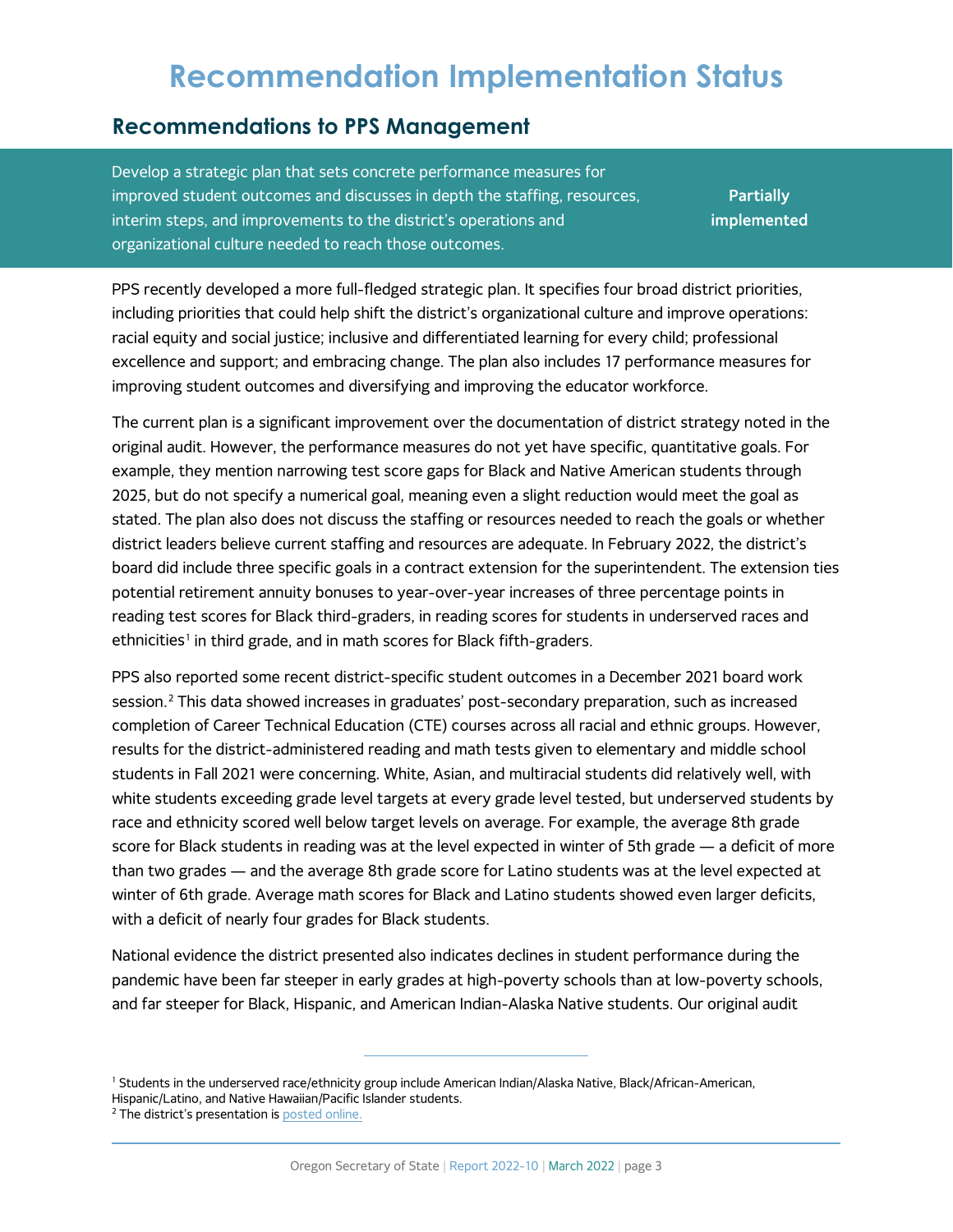identified a similarly concerning pattern of achievement results at PPS, finding PPS did relatively well compared to peer districts with white students who were not classified as economically disadvantaged, increasing the district's overall results, and relatively poorly with African-American and Latino students who were classified as economically disadvantaged.

#### <span id="page-5-0"></span>In developing a common core curriculum for schools, ensure adequate training for teachers — particularly new or inexperienced teachers. **Implemented**

The district's 2021-22 budget shows a \$10 million increase in investments for instructional staff development since the original audit, rising from roughly \$25 million in 2018-19 to more than \$35 million budgeted for 2021-22. This increase was due in part to increased state funding from the Student Success Act, passed after the original audit was released, and from federal funding for COVID-19 response. Spending on improvement of instruction also increased substantially.

District officials stated professional learning courses are available throughout the year, with courses differentiated for inexperienced and experienced teachers. Supports targeted for new teachers include mentoring and direct coaching, as well as a New Educator Orientation series, at which training is provided on the district's Guaranteed and Viable Curriculum. New Educator Orientation conducted at struggling or high-poverty schools includes two additional training days before the typical contract year begins, district officials said, though they did not provide supporting documentation as requested detailing the nature of this additional training.

These investments in staff development are substantial, meeting the recommendation's call for adequate training. However, the district's planned core curriculum improvements are still in process [\(pg. 14\)](#page-15-0), leaving substantial work to be done, and the extent of educator training in existing core curriculum is not clear from documents the district provided. [3](#page-5-1) Core curriculum training was also impacted by the pandemic. It prompted the district to focus on training in online instruction methods and led to decreased staffing, increased student need, and increased teacher workload and stress, reducing educators' capacity for training. A January 2022 report from Oregon's statewide teachers' union pointed to staff shortages at districts across the state that have significantly increased teacher workload and asked for short-term district flexibility on professional development requirements.<sup>[4](#page-5-2)</sup> At PPS, an October 2021 survey by the Portland Association of Teachers indicated 80% of educators reported high workloads and 70% reported high or severe stress levels.

<span id="page-5-1"></span><sup>&</sup>lt;sup>3</sup> [A media report](https://www.oregonlive.com/education/2022/01/left-behind-portlands-black-and-latino-students-shortchanged-from-the-earliest-grades-belying-pledge-to-put-them-first.html#:%7E:text=It%20uncovered%20yawning%20racial%20gaps,%2C%20behind%20grade%2Dlevel%20expectations.) published in January 2022 that focused on Black and Latino students at PPS concluded that most PPS elementary educators involved in literacy instruction had not yet begun a voluntary, 100-hour training in new science-based reading instruction methods.

<span id="page-5-2"></span><sup>4</sup> Oregon Education Association, "Education at a Breaking Point: Ringing the Alarm on the Historic Staffing Crisis Within Oregon's [Public Schools."](https://www.oregoned.org/uploads/02_docs/EducatorStaffingCrisis_Report_2021_v2.pdf)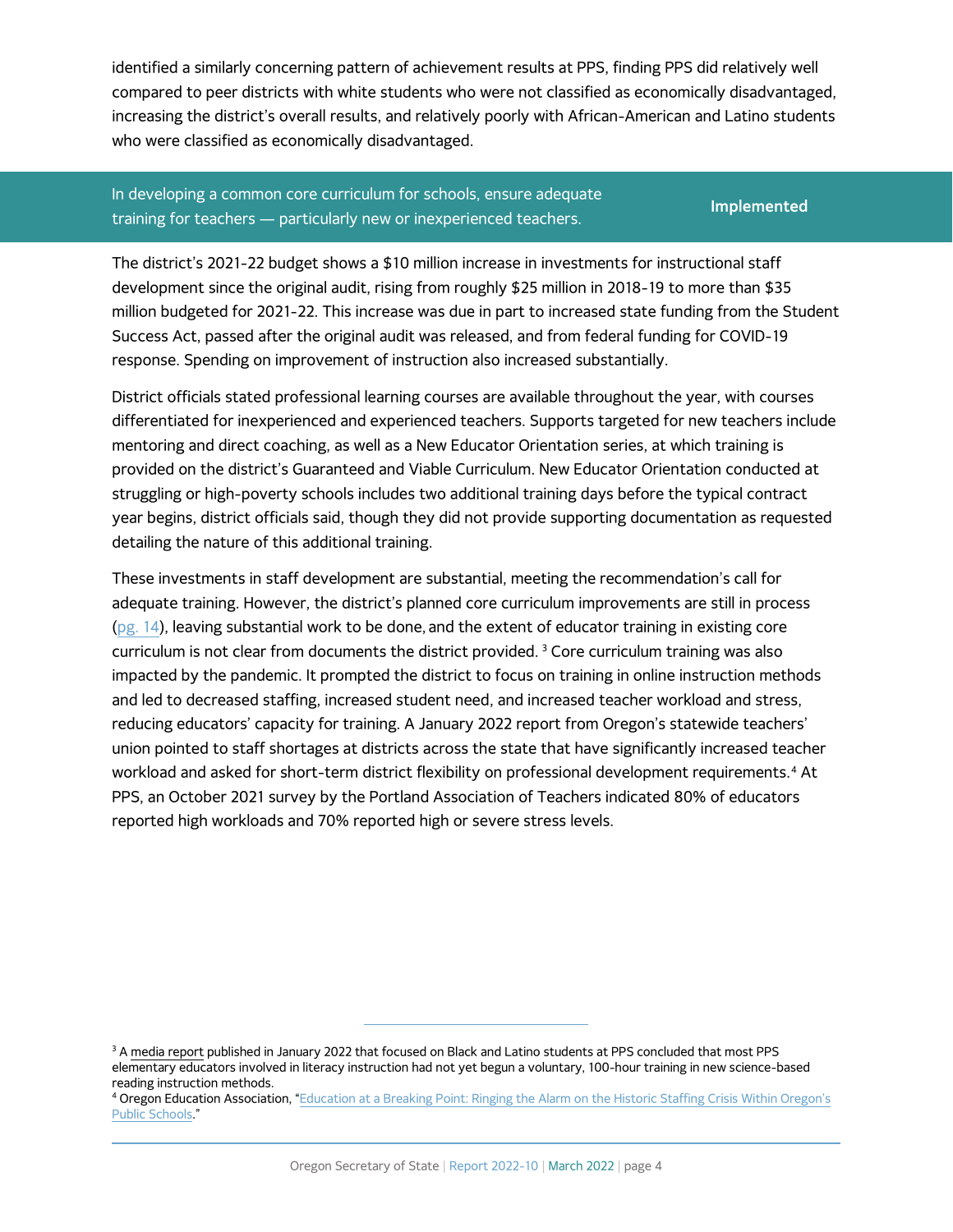<span id="page-6-0"></span>Regularly track teacher and principal turnover and the number of initiatives at schools and publicly report on it, with a particular focus on high-poverty schools.

**Partially implemented**

Our original audit found high-poverty schools, which include many underserved students, face disproportionately high principal and teacher turnover, disproportionately low teacher experience, and disproportionately high initiative overload, all contributing to educational inequities.

However, the district has made relatively little progress on this recommendation when it comes to focusing on high-poverty schools. PPS publicly presented a report on teacher and administrator retention and turnover, disaggregated by race of educator, part of the district's focus on increasing the number of educators of color. Yet, the analysis only presented turnover districtwide, and contained no information on high-poverty or other individual schools. At the 2021 Audit Committee's request, made after we submitted follow-up questions, the district provided a list of administrator turnover at highpoverty schools and schools designated for improvement, though it does not appear the board publicly reviewed or discussed this data.

Our own analysis indicates turnover among principals at high-poverty Title I schools since our audit has been substantial, with 76% of the principals at Title I schools in 2018-19 no longer at the same schools in 2020-21. The original audit documented the importance of principal stability for student achievement, prompting us to recommend the district track turnover and publicly discuss it.

The original audit also documented relatively high levels of initiative overload and uncoordinated initiatives at Title I schools, which are provided additional support under federal law. District officials said the new strategic plan provides clearer expectations that will help schools focus on specific, measurable initiatives over time. District officials provided no evidence the district is tracking or reporting on the number of initiatives at individual schools.

Prioritize development and stability of effective principals by providing incentives and additional support, particularly at high-poverty schools. Supports include reducing turnover of principal supervisors, stabilizing district leadership, improving collaboration between principals and central administrators, improving hiring practices, streamlining initiatives, increasing collaboration between central office departments, and evaluating initiative results.

**Partially implemented**

The district has taken steps to improve support for principals, such as establishing a support team that crosses departments and conducting monthly professional development meetings with principals. In addition, the district brought in the University of Virginia Partnership for Leadership in Education to help principals and teachers at PPS schools designated for improvement by the state. The annual Successful Schools Survey contained an administrator satisfaction survey for the first time in 2021, with results showing administrators rate staff-family relationships and school climate favorably. The district has also: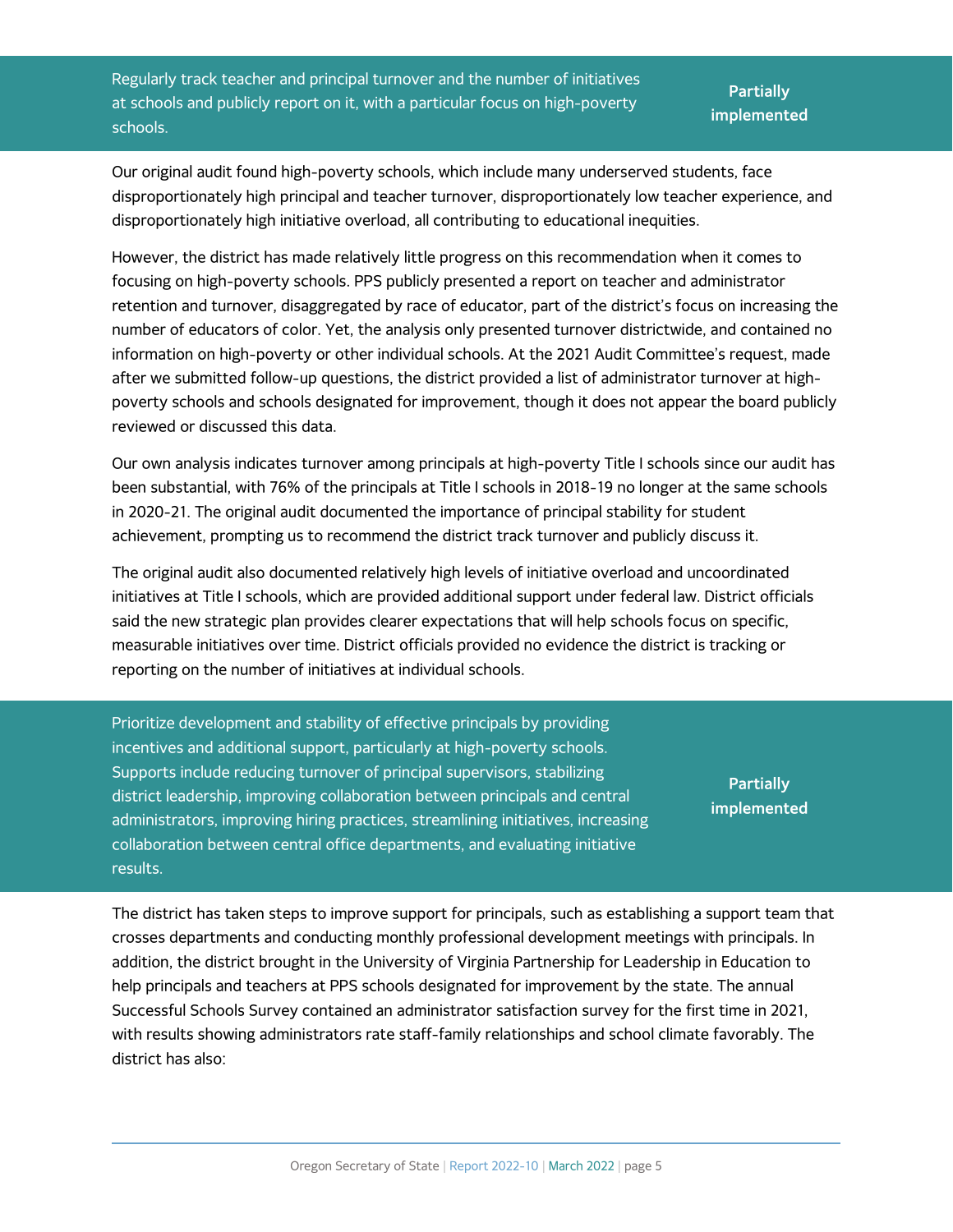- Added social workers and counselors funded by state Student Investment Account money at all schools, and instructional specialists and assistant principals at high-poverty schools.
- Increased contracts with community providers to help support students and families at high-poverty schools.
- Added 11 new special education teachers and 12 new special education para-educators in 2020-21, in addition to staff added in 2019-20.
- Continued equity funding provisions that add funding for high-poverty schools and decrease their students per staff member. In the 2021-22 budget, Title I and CSI schools are projected to receive about \$10,500 per student, while other schools are project to receive about \$7,700 per student. The number of students per staff member is also lower.

However, results from the 2021 Successful Schools Survey show substantial improvement is still needed. In particular, school administrators rated the district unfavorably for 1.) extent of district's request for input when making decisions; 2.) the value of available professional learning, and 3.) feedback from the district. A separate PPS equity audit focused on current and former school and district administrators of color, supported by The Leadership Academy and completed in August 2021, also identified substantial concerns. Among them: an absence of consistent support for administrators of color from the leaders above them; a feeling of being "isolated and invisible;" a feeling their feedback is not welcomed within the district; and a sense they are accepted to a lesser degree than white colleagues and reprimanded to a more significant degree.

The district did not provide evidence of efforts to reduce initiative overload or to improve evaluation of initiative results. As discussed in the previous recommendation, principal turnover at high-poverty schools has been high since our original audit.

<span id="page-7-0"></span>Maintain a consistent feedback loop with teachers, educational assistants, parents, and other stakeholders regarding student conduct issues, particularly as they affect Title I schools and other high-poverty schools. Address teacher concerns about lack of clarity in school policies and lack of consistent behavior standards. **Partially implemented**

The original audit noted student conduct issues are relatively common at high-poverty schools and a substantial source of frustration to teachers at these schools. Helped by money from the state's new Student Investment Account, PPS has significantly increased spending on services that should help address student conduct issues, including special education, attendance and social work services, and counseling. In terms of feedback loops between teachers and district administrators, the district highlights regular meetings with the Portland Association of Teachers (PAT), and a new section on its online discipline reporting form that includes room for teacher comments and suggestions. The district has also established an annual contractor-administered survey of students, teachers, and parents, and made access to the results publicly available online. As part of proposed revisions to the district's student conduct and discipline policy, the district engaged with teachers, students, staff, school administrators, and families.

However, evidence indicates the district still has problems with classroom disruptions, student conduct and teacher communication, with significant work in these areas still in process. In the 2019-20 district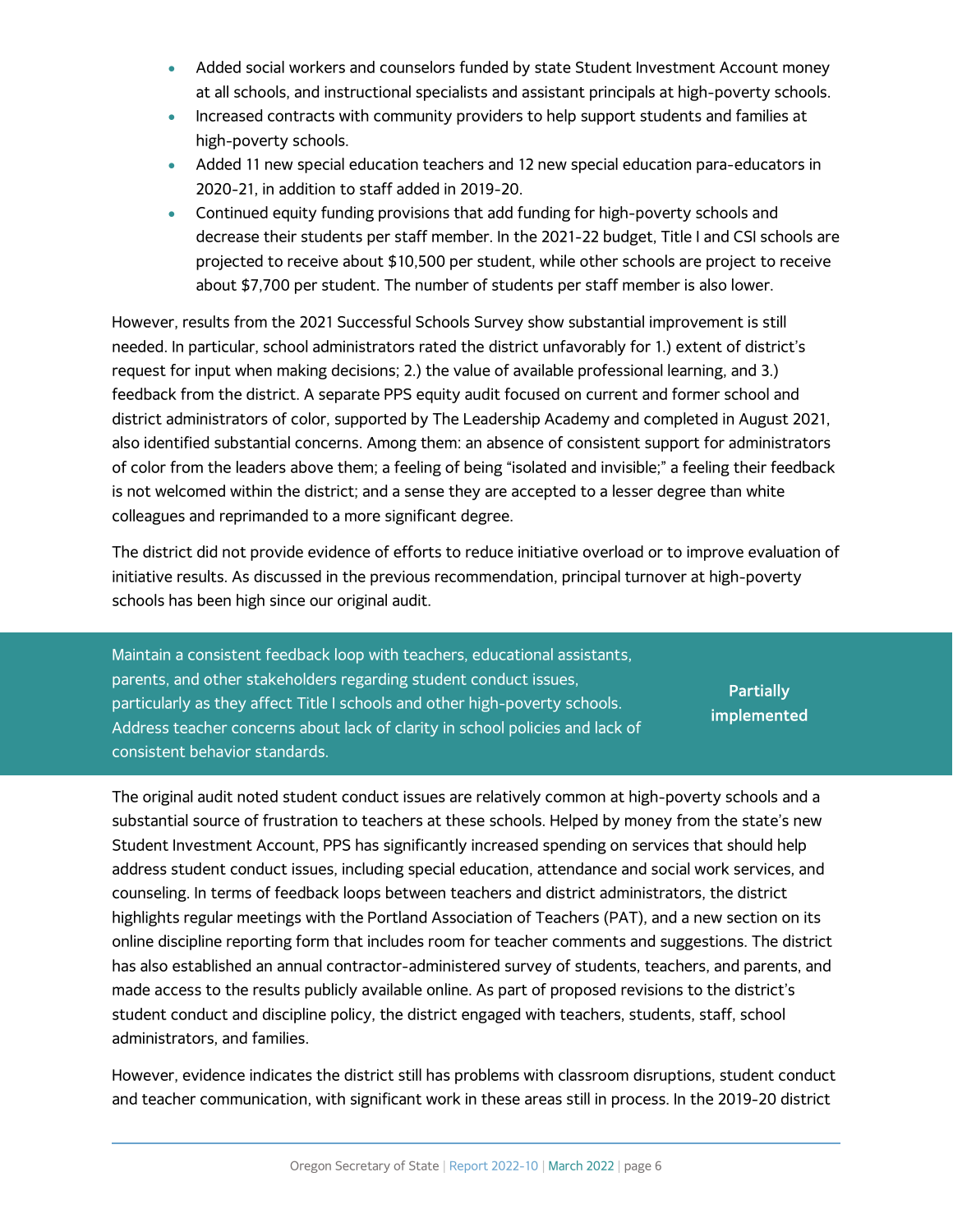survey results, PPS teachers ranked the district below the national norm for responses in five of seven categories, including school climate and staff-leadership relationships. The survey report does not summarize results for Title I or high-poverty schools. The new student conduct and discipline policy has yet to be adopted after the PAT raised concerns and the district's latest report on student discipline, for the 2018-19 school year, found the rate of students expelled or suspended out of school increased for every racial and ethnic group from 2016-17 to 2018-19. African Americans and Native Americans had the highest expulsion and in-school suspension rate in 2018-19, each at 11.3%.

In terms of communication with teachers, it is not clear if district leadership regularly receives feedback from teachers aside from the monthly meetings with PAT leadership mentioned above. A districtwide teacher coaching and development plan for Title I schools is not expected to be fully deployed until the 2021-22 school year. The district's Behavior Collaboration Team no longer meets, and a new Reimagine Discipline Committee is in initial stages. Finally, the district is still developing a social-emotional learning plan.

At the same time, the statewide teachers' union report issued in January 2022 said disrupted learning issues have "skyrocketed" from already high pre-pandemic levels as students returned to school after months of social isolation and heightened family stress.

In our original audit, we found that student conduct issues hit high-poverty schools the hardest. In a 2018 survey of licensed educators, concerns about managing student conduct were higher at PPS than at other Oregon districts. Within PPS, concerns were significantly higher at high-poverty schools, where teachers were less likely to agree that they could focus on students with minimal interruptions, that the school environment was safe, and that students at their school followed rules of conduct.

<span id="page-8-0"></span>Work with union officials to address transfer and hiring issues that promote high turnover and lower teacher experience at high-poverty schools. Also address remaining contract issues raised in the recent investigation of teacher misconduct, including retention of educator records and reducing administrative obstacles to filing a complaint.

**Partially implemented**

The original audit found district practices promote higher teacher turnover and lower teacher experience at high-poverty schools with large populations of underserved students, including a higher proportion of new teachers at these schools. The district said it plans to work with the PAT on proposals to provide targeted staffing, professional development, and incentives to work at designated high-poverty schools for educators, but bargaining on these issues has been delayed by the pandemic. The district also cited a PAT contract provision that allows PPS to make an exception to seniority preference to retain educators of color over an employee with more seniority but who is not a person of color when staffing reductions occur. District officials said this practice results in less turnover, but provided no data to support this statement. Similarly, district officials also state educator experience is tracked, but provided no evidence this information was compiled in a meaningful way, presented to the board, or used to improve transfer and hiring practices.

Since the original audit, the district has taken several steps to address concerns over handling of teacher sexual misconduct. The district's changes came in response to an independent investigation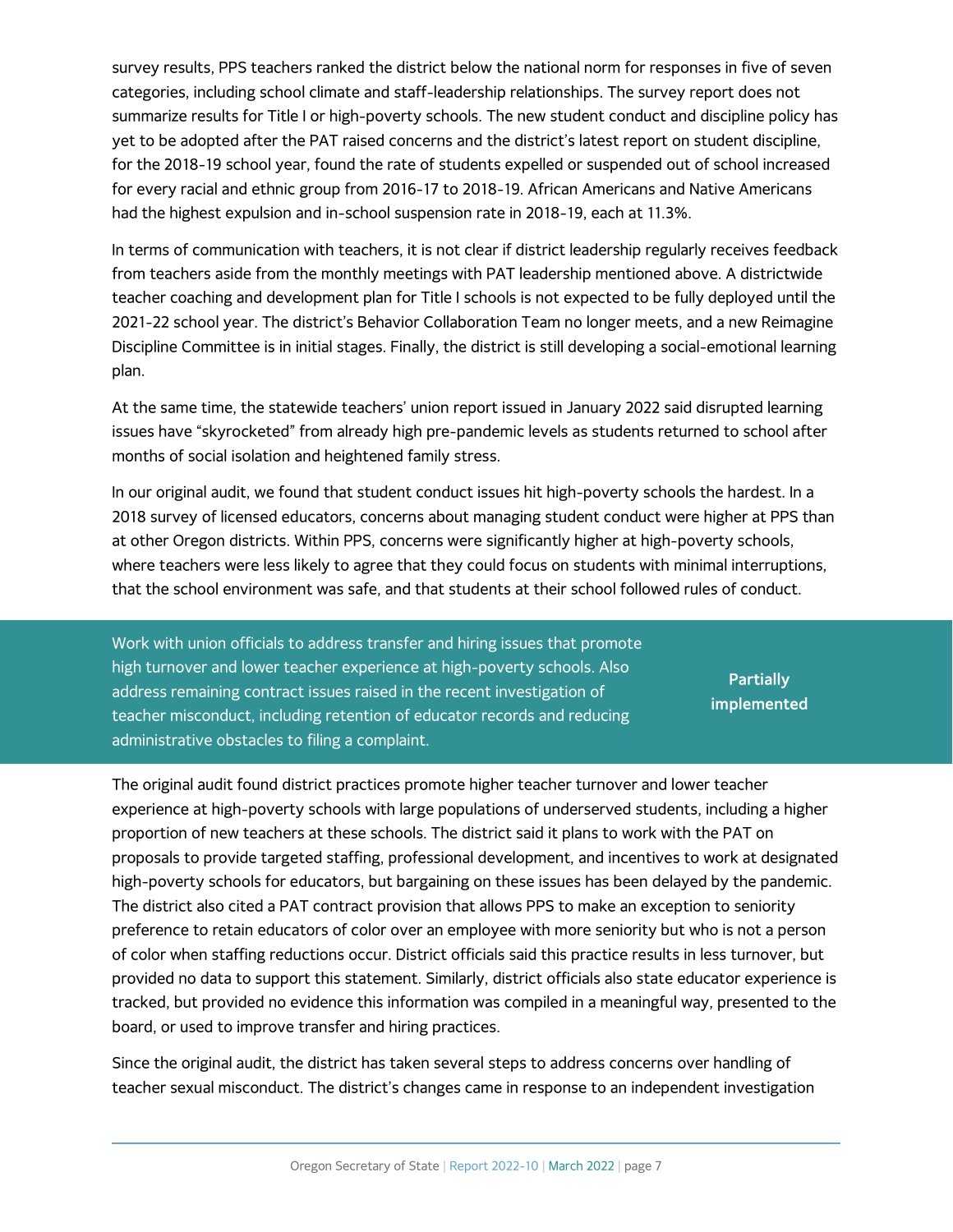commissioned in 2017 by the school board in the case of a long-time teacher suspected of sexual misconduct. The investigation identified weaknesses in district practices. Among the positive changes that resulted:

- The PPS board developed and adopted a new Professional Conduct Between Adults and Students policy.
- The district designated a School Compliance Officer at each school, trained to receive reports, support investigations, and ensure mandatory reporting.
- The district developed training emphasizing the need to report potential misconduct and details reporting procedures.
- The district implemented an electronic, centralized document tracking system in 2019 that permanently keeps documents related to staff misconduct allegations and investigationstogether and easily searchable by employee name, a more reliable, complete record than in the past.
- New language in the PAT contract requires a trained, qualified investigator investigate sexual conduct issues.
- A timeline extension in the PAT contract from three to six years for removing "Letters of Expectation," including those issued in response to inappropriate behavior, from files accessible to principals and other building administrators.

District officials said the centralized database will allow human resource and legal staff to monitor issues and review records for patterns of conduct, supported by improved reporting from the designated School Compliance Officers. The district worked with one of the investigators in developing its approach. In an interview, the investigator said the district has made substantial improvements, including making it clearer all concerns need to be reported to human resources, establishing a comprehensive centralized system that retains even complaints deemed unfounded, and developing a strong human resource department commitment to following through on harassment and misconduct issues.

However, the district's actions and the new PAT agreement do not address all the independent investigation's recommendations. In our judgment, the key gap that remains is assurance school compliance officers, usually a principal or vice principal, will be aware of prior misconduct concerns about an educator so they can watch for improper conduct. The PAT agreement still requires purging of some documents from on-site files easily available to school administrators when a teacher transfers schools or gets a new supervisor at their school. Also, as noted above, the agreement allows purging of some documents short of final employee discipline from easily available files after six years. The independent investigative report recommended the district eliminate these provisions to allow current and subsequent supervisors to be more aware of potential problems and to increase their ability to see patterns of behavior over time. In an October 2019 memo, PPS officials told the school board that automatic purging of personnel file documents is not part of the district's agreements with other employee unions.

District officials said human resources retains all documents, will allow access to school administrators who request it, and will notify the compliance officers of significant prior concerns about teachers when a principal or teacher is new to the school. However, this notification practice is not in policy and was not discussed in the training materials PPS provided. In our judgment, the lack of written policies or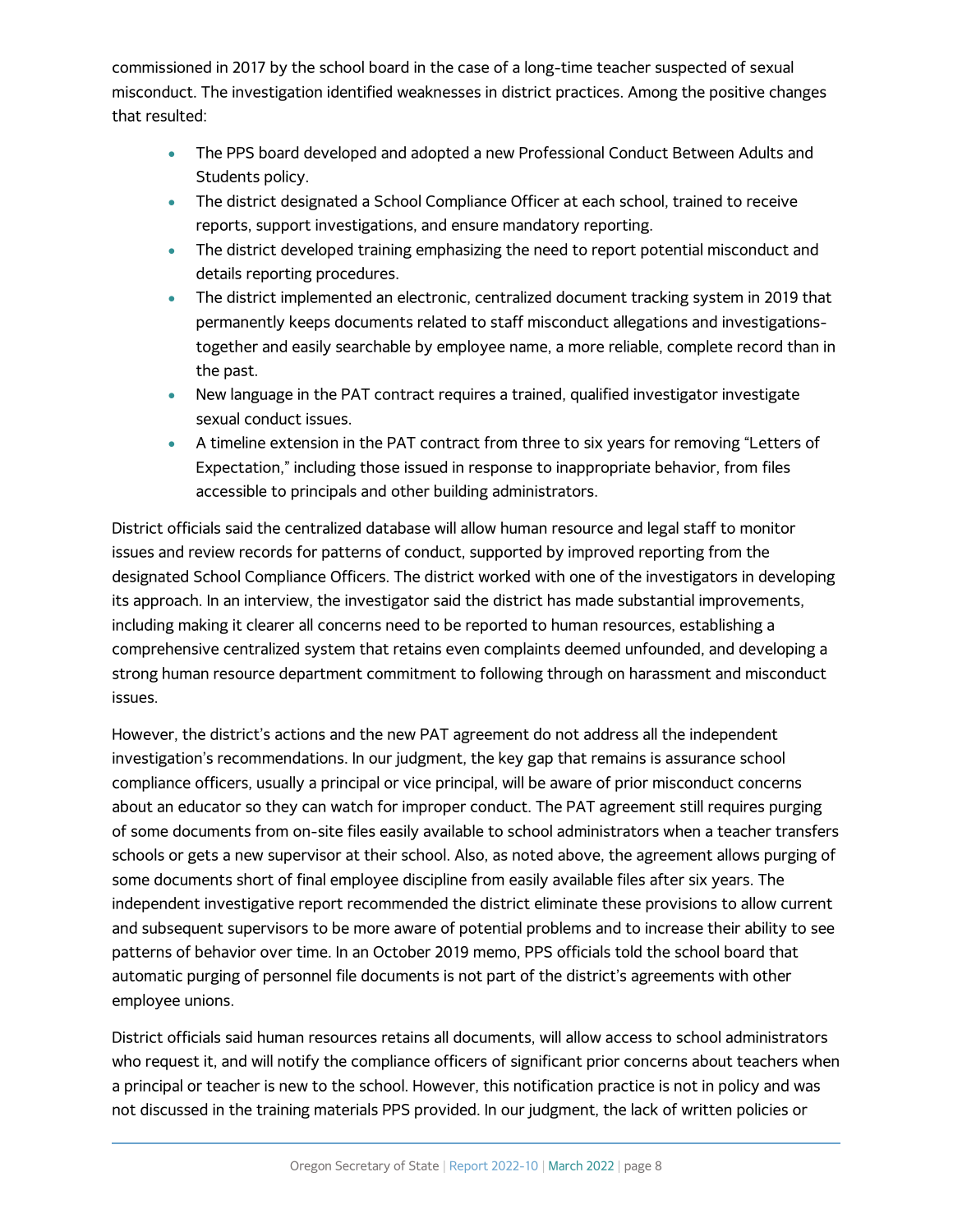procedures increases the risk appropriate notification of school administrators could diminish over time, as human resource personnel turn over and the urgency driven by the investigation diminishes, raising risks for students.

<span id="page-10-0"></span>While working to improve instructional quality, address other obstacles that create inequities at high-poverty schools. Strategies include changes to attendance rules, boundary changes, and practices that could encourage retention of high-quality principals and teachers at high-poverty schools, such as additional pay, enhanced training, and additional classroom support.

**Partially implemented**

PPS has taken steps to address obstacles that create inequities at high-poverty schools. However, two key steps — related to additional pay and enrollment balancing — are still pending, and it is not clear if the steps already taken have improved retention. The district did not provide evidence it is analyzing retention at high-poverty schools or other schools designated as needing improvement.

- Classroom Support: The district added social workers and counselors funded by Student Investment Account money from the state at all schools, as well as instructional specialists and assistant principals at high-poverty schools. It also increased contracts with community providers to students and families at high-poverty schools, and continued equity funding provisions that add funding for high-poverty schools and decrease their students per staff member.
- Enhanced Training: The district has partnered with the University of Virginia to provide enhanced training to teachers and school leaders at Title I schools and additional schools designated as needing improvement. These schools, typically high-poverty, received additional professional development training in 2020-21 focused on curriculum, socialemotional supports, and leadership development. PPS officials said they renewed the University of Virginia partnership for the 2021-22 school year.
- Additional Pay: The district has implemented incentive payments for substitute teachers at 18 high-poverty schools. As noted in the previous recommendation, the district is exploring a proposal to provide incentives for educators to work at high-poverty schools. Principals are not included in this proposal.
- Attendance Rules and Boundary Changes: PPS debuted a school enrollment balancing effort in the district's southeast area designed to improve building utilization. However, the district has not fully addressed enrollment balancing in areas with concentrations of highpoverty schools. The original audit noted Title I schools at PPS tend to have far fewer students compared to the number of classrooms in their buildings, which can reduce elective and non-basic courses. It's efforts to date have focused on southeast Portland, including re-opening a long-closed middle school in 20201 to help balance enrollment and offer more electives for students.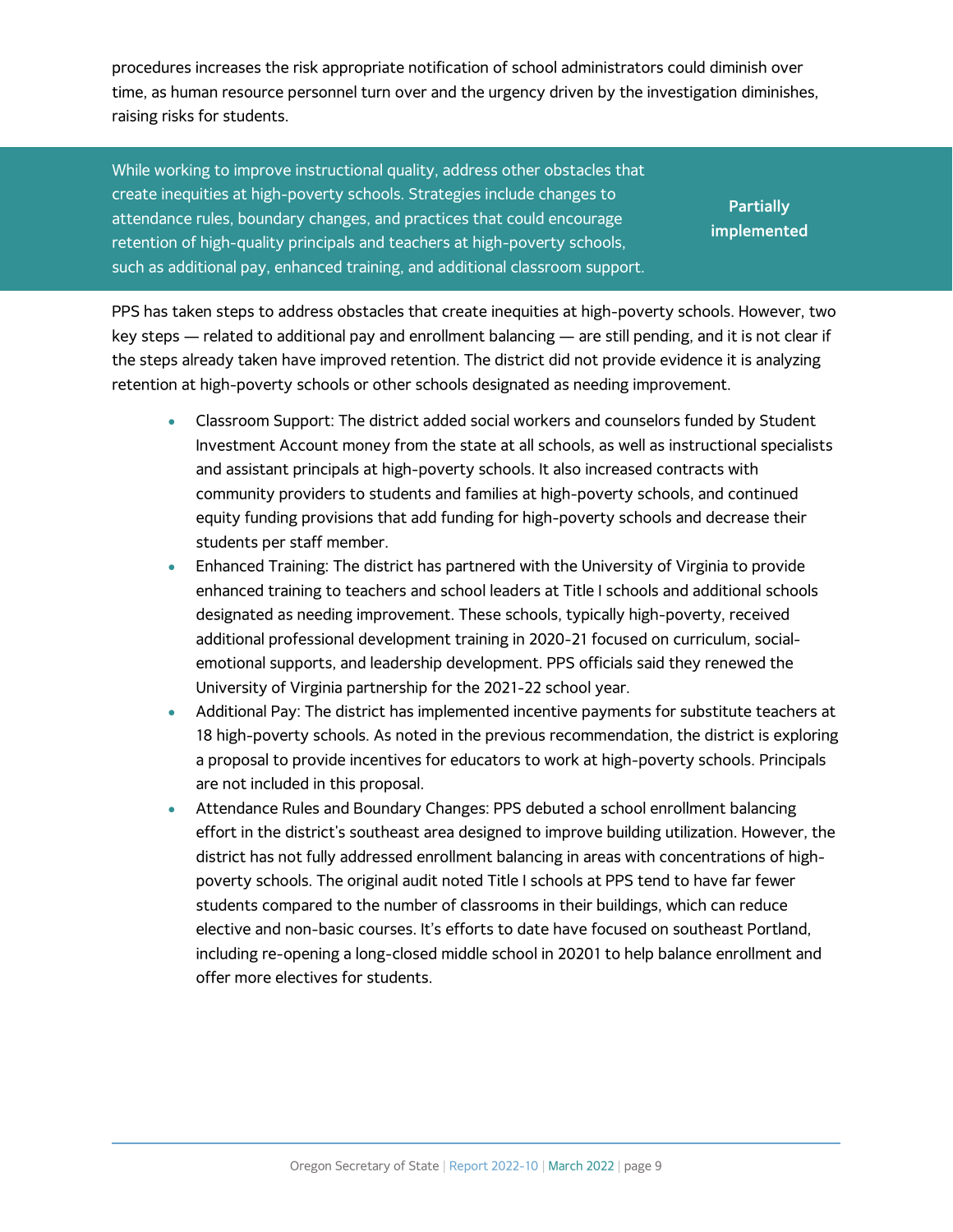Investigate and report on potential savings areas in depth, including the level of executive administration, use of substitute teachers and educational assistants due to educator absences, health benefits, bus services, legal services, and building utilization.

**Partially implemented**

To identify where PPS might be able to redirect dollars to the classroom, the original audit highlighted several administrative, benefit, and substitute costs that were fast growing or high relative to Oregon peer districts. The district has reduced costs in several of these areas. Budget documents show General Fund costs for legal services and early retirement benefits declined from 2018-19 to 2021-22, the last budget adopted. The district plans to solicit new bus services designed to improve operational efficiency. The district's school enrollment balancing effort, noted in the previous recommendation, should improve building utilization.

However, the district's 2021-22 budget does not report on potential savings, highlight them, or explain changes in depth, even as budgeted costs for student transportation, executive administration, licensed substitutes, retiree health insurance, and group health insurance increased from 2018-19 to 2021-22. According to PPS officials, leaders drill down into detailed savings areas in senior leadership team meetings and internal budget development sessions, but the district provided no evidence of indepth examinations or reports on potential savings in these areas.

<span id="page-11-0"></span>Conduct regular and public peer benchmarking to identify potential savings areas and spending challenges. Identify peer districts using objective criteria, such as enrollment, level of poverty, and other demographic factors.

**Partially implemented**

As part of quarterly financial reports to the school board, PPS produces a peer comparison and benchmark analysis based on other Oregon districts with over 10,000 students. District finance staff meet regularly with peers from other districts in this 10,000-student group to discuss benchmarking on revenue and expenditures. PPS also participates in the Council of the Great City Schools benchmarking project, which allows PPS to compare its operations and performance to other large districts across the nation.

Despite these benchmarking efforts, PPS provided no evidence the work has been used to identify savings areas and address spending challenges. District officials state benchmarking is used in internal discussions, but this process is not transparent to the public or to policymakers. While the district has publicly released benchmarking results, these are limited in choice of peer districts and level of financial detail. Although PPS contributes district data to the Council of the Great City Schools project, the district provided no evidence spending data from other urban schools in the project — including urban peers with demographics more comparable to PPS than other Oregon districts — were used for benchmarking.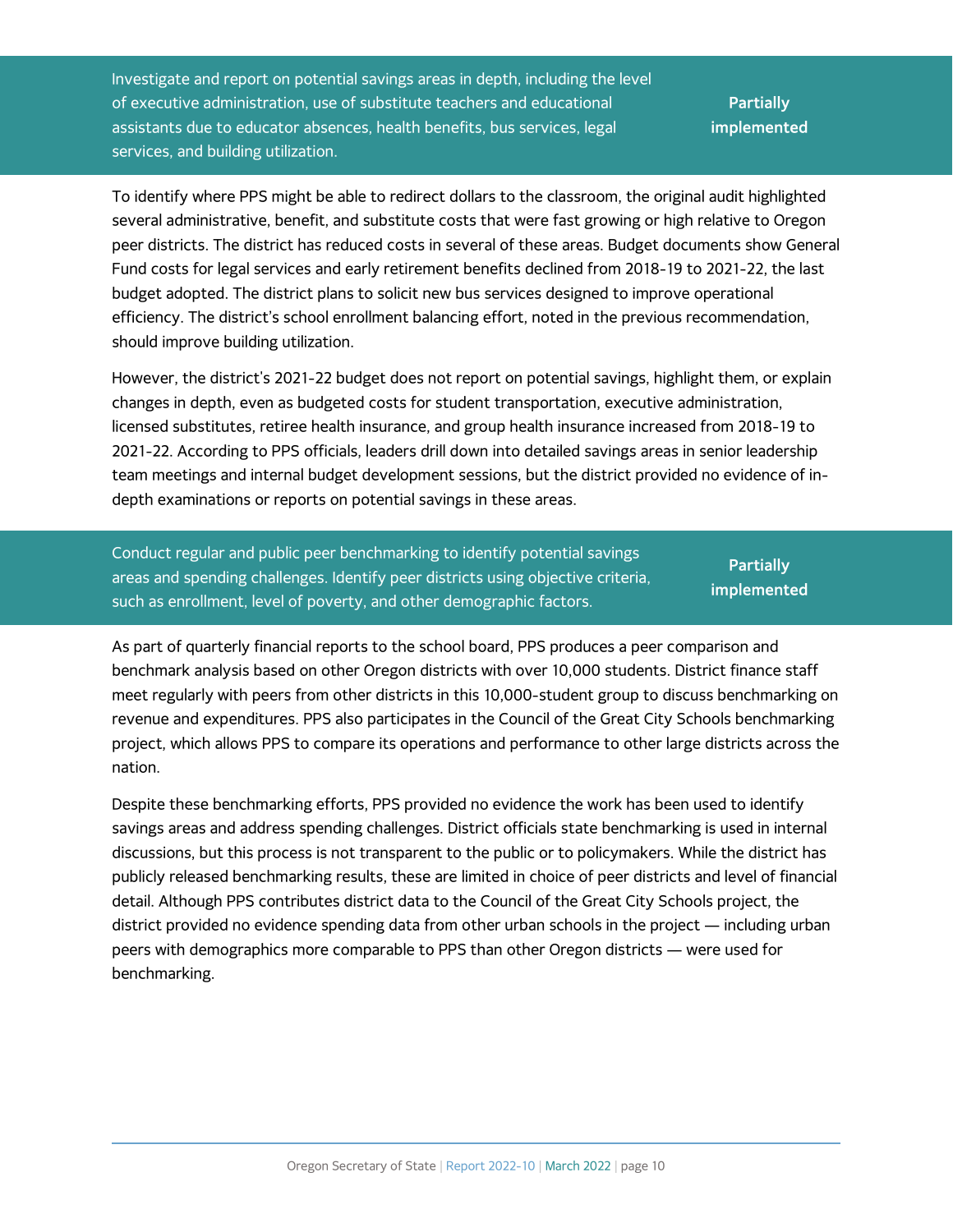<span id="page-12-0"></span>Make its budget more clear and transparent to the public, including staffing and spending by program over time, key performance indicators, and analysis of key initiative outcomes.

The district's 2021-22 budget includes several sections that make it clearer and more transparent.

- The budget now includes sections discussing significant budget additions narratively, without numbers, and high-level spending changes for major programs or expenses.
- An addendum to the 2020-21 budget called "School Reports" includes detailed information on individual school staffing, a by-school summary of personnel for administration, support, and the classroom, and identification of schools targeted for school improvement efforts by ODE.
- The budget also includes forecasted revenues and spending for three years, a positive step toward improving transparency.

PPS continues to include extensive data on budgeted staffing, particularly at individual schools. However, some weaknesses identified in the original audit remain. The district still does not include easily understandable summaries on districtwide staffing trends or a clear breakdown of staffing and costs for schools versus staffing and costs for staff who do not work directly with schools. In contrast, as noted in the original audit, Seattle Public Schools clearly details districtwide costs for direct services to schools versus support services conducted by administrators and other staff who do not work directly in schools. Seattle also summarizes districtwide staff totals over three years in easy-tounderstand categories, such as "elementary teacher," "counselor," and "director/supervisor."

The 2021-22 PPS budget contains less information on key performance indicators than the 2018-19 budget, which included graduation rates disaggregated by race and ethnicity and suspensions and expulsions by race and ethnic group. The board's goals for student performance are mentioned in the budget, but actual results are not included. This gap is partly due to reduced student assessments during the pandemic. District officials said they plan to add more performance indicators in the 2022-23 budget.

In the original audit, we also noted the Beaverton School District's budget has analyses of results and spending on key student performance investments, something the PPS budget lacks. According to PPS management, Measures of Academic Progress (MAP) test results and progress on initiatives under the state's new Student Investment Account are reported to the board. Based on the evidence provided, these do not appear to involve a transparent, in-depth analysis of key initiative outcomes and corresponding spending strategies like Beaverton.

For the 2022-23 budget year, the district has developed a draft reallocation rubric that district officials say will help it abandon programs not meeting defined criteria, such as demonstrating clear results and effectively serving underserved students.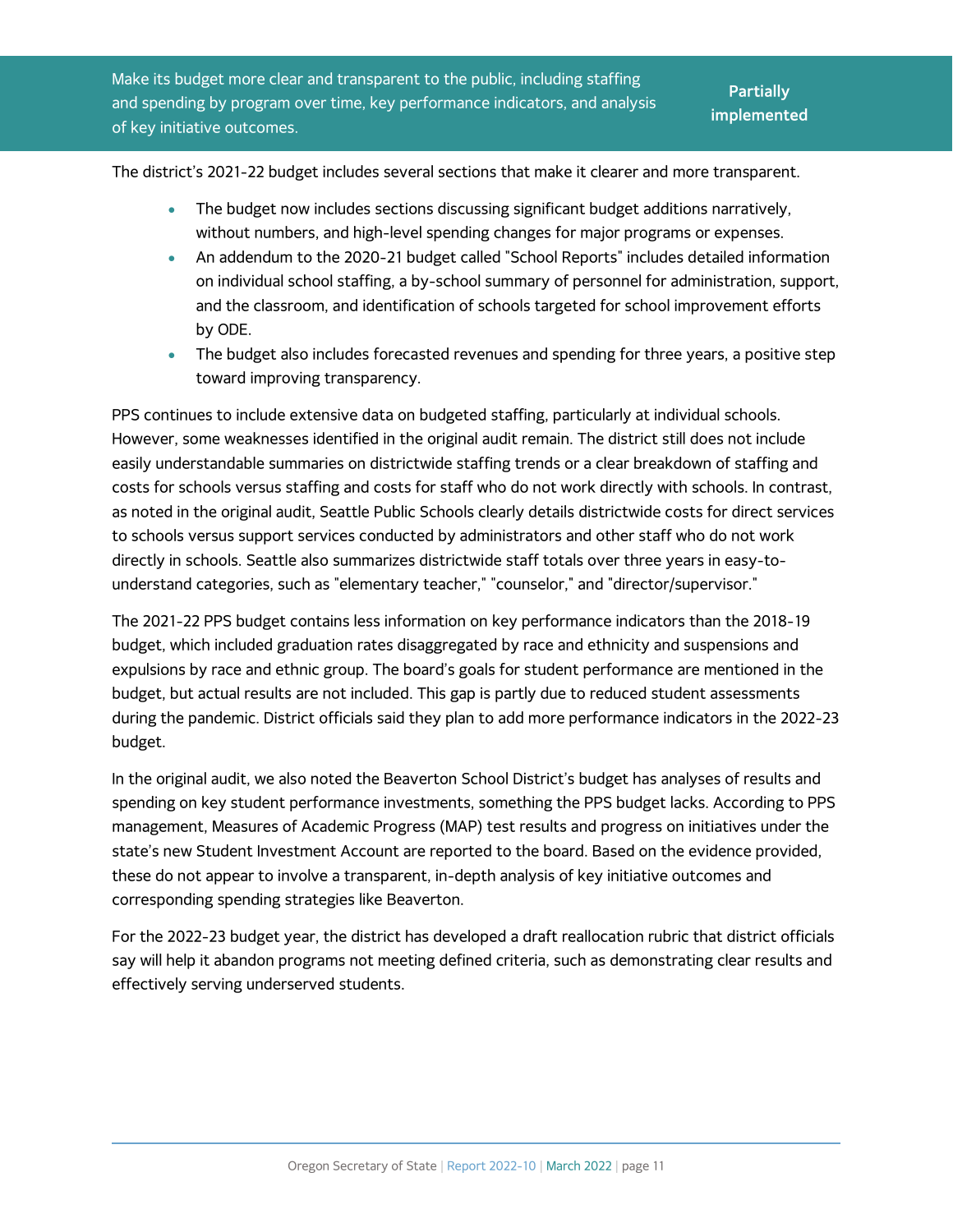<span id="page-13-0"></span>Improve controls over purchasing card use. Improvements include requiring management review for at least non-standard and high-dollar transactions, and improving policy guidance on appropriate businesses purposes, taxpayer-funded meals, parties, student incentives, gifts, and use of unusual merchants. Also, the district should improve aggregate analysis of card use data to identify spending trends and unusual transactions.

**Implemented**

PPS has significantly improved its policies and procedures related to purchasing cards. New directives and procedures established since the original audit add supervisor reviews of transactions and considerable controls over purchases of meals, gifts, parties, and refreshments. The district also implemented new merchant category code restrictions for controlling prohibited transactions, established a new districtwide Amazon Prime account to improve purchasing transparency, and updated purchasing card appearance, guidance, and trainings aimed toward reducing infractions.

The district's Office of the Internal Performance Auditor recently completed a purchasing card audit to address concerns such as those raised in our original audit. The district also performs a monthly purchasing card review that includes some analysis of purchasing trends and unusual transactions, such as examining:

- key vendors;
- high dollar transactions;
- activity of cardholders with notable infraction histories; and
- cardholders with unusual volumes of activity or dollar amounts charged.

Employees with purchasing cards have increased from 385 in March 2018 to 486 in April 2021, underscoring the importance of maintaining and enhancing card controls.

| Ensure consistent performance evaluation depth and quality by training    | <b>Partially</b> |
|---------------------------------------------------------------------------|------------------|
| administrators to set high expectations and improve the depth of reviews. |                  |
| Periodically review evaluations for quality.                              | implemented      |

PPS officials said the district has increased training for building administrators on teacher performance evaluations and developed a new evaluation tool for distance learning during the pandemic. The Office of School Performance and the Human Resources office review evaluations for quality, district officials said, and target performance evaluations with low ratings to provide additional support and feedback.

However, it is not clear how much of this effort is new since our original audit. The district also did not provide evidence the depth and quality of evaluations has improved.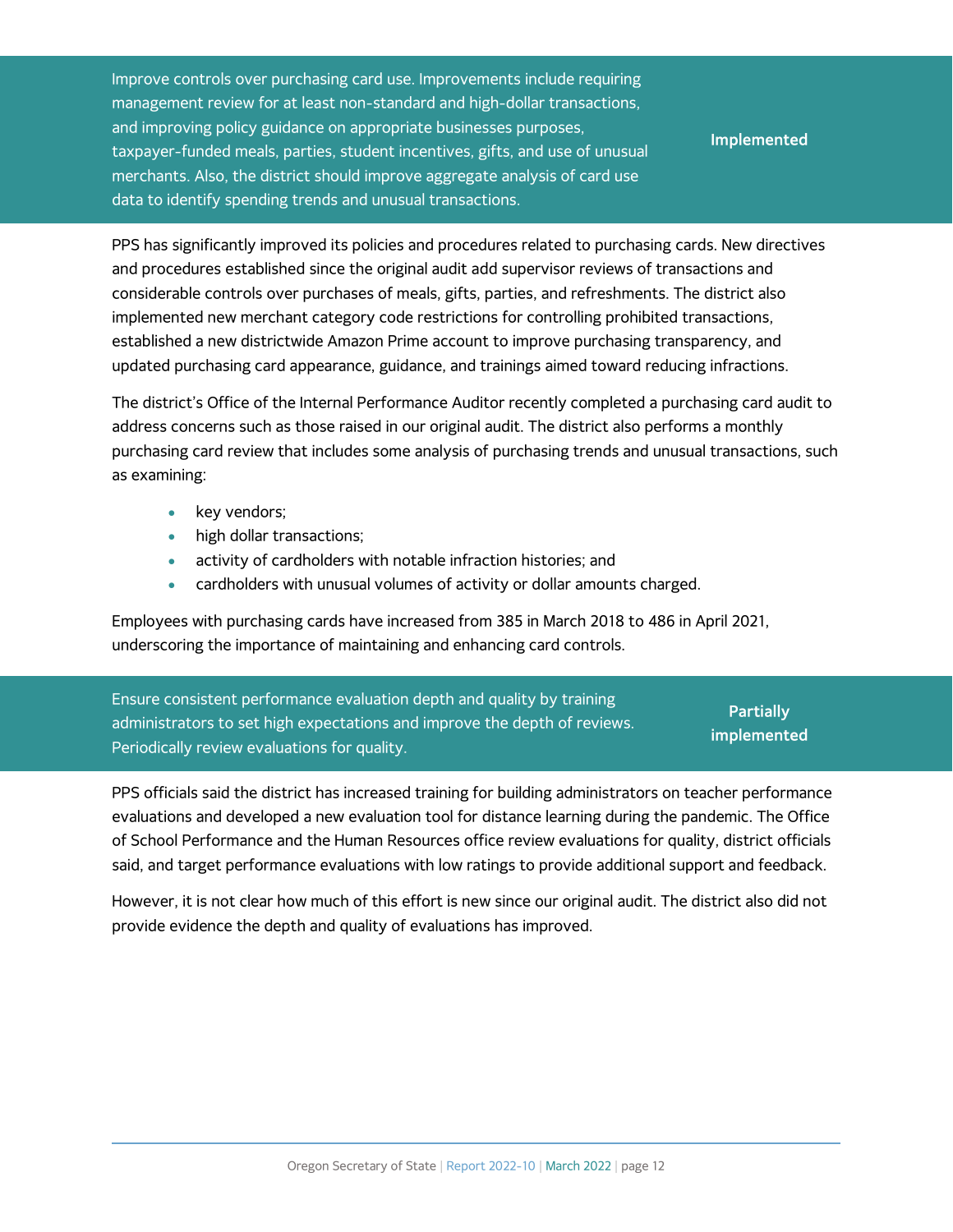<span id="page-14-0"></span>Adopt policies and practices that ensure strong management of contract and grant performance, particularly for non-competitive contracts and initiatives directly serving students, including consolidating contract management responsibilities.

**Partially implemented**

The district has focused substantial effort on improving management of contract and grant performance, but still has gaps in better managing contract performance.

In 2020, PPS internal auditors issued a thorough report and made recommendations to better focus the district on improving contractor performance. Many of their recommendations focused on a new Scope of Work template, which the district has begun using for contracts that originate in the Central Office and involve the provision of support services to students and families with the goal of raising student achievement. The template is intended to improve performance management of these important services — typically Racial Equity and Social Justice (RESJ) initiatives — by including detailed information on scope, deliverables, and performance measures as part of the contract. The district also implemented a new contract management system accessible to all staff who work with contracts and expanded annual mandatory contract training that covers drafting an appropriate scope of work, deliverables, performance management, contract oversight, and review and documentation of contract performance and outcomes.

Although the use of the new template represents an improvement since the original audit, the actual contracts issued with the template do not appear to include outcome performance-based measures in some key cases. We reviewed the templates for three RESJ contracts approved during the October 2020 board meeting covering three important student service providers. Instead of outcome measures focused on student performance, they included only process-based measures, such as number of students served and numbers of hours per student. District officials said they are working to develop an evaluation framework for these and similar contracts in coming years. However, it is not clear if this framework will require actual outcome measures focused on improving student performance, which do not appear to be required by a district policy or administrative directive.

Another concern raised in the original audit was the district's oversight of contracted alternative schools, which accounted for about 75% of the district's dropouts. In the two cases we reviewed during the audit, the only thorough site visit documentation the district could provide dated to 2014. The documentation for the largest provider included a sparse school improvement plan and a site visit checkbox review by the district that checked yes for two contract requirements that did not appear to have been fulfilled. The district also could not provide documentation it followed up on the significant recommendations made in an outside review of the school. For this audit follow-up, the district said a new Request for Proposals for alternative schools will include updated performance measures, but it is not clear if these updates will address the limited oversight identified in the original audit.

District officials said there has been a reduction in non-competitive contracts recently, but provided no evidence of improvements to management of non-competitive contracts, or of efforts to consolidate contract management responsibilities outside of contracts pertaining to RESJ initiatives.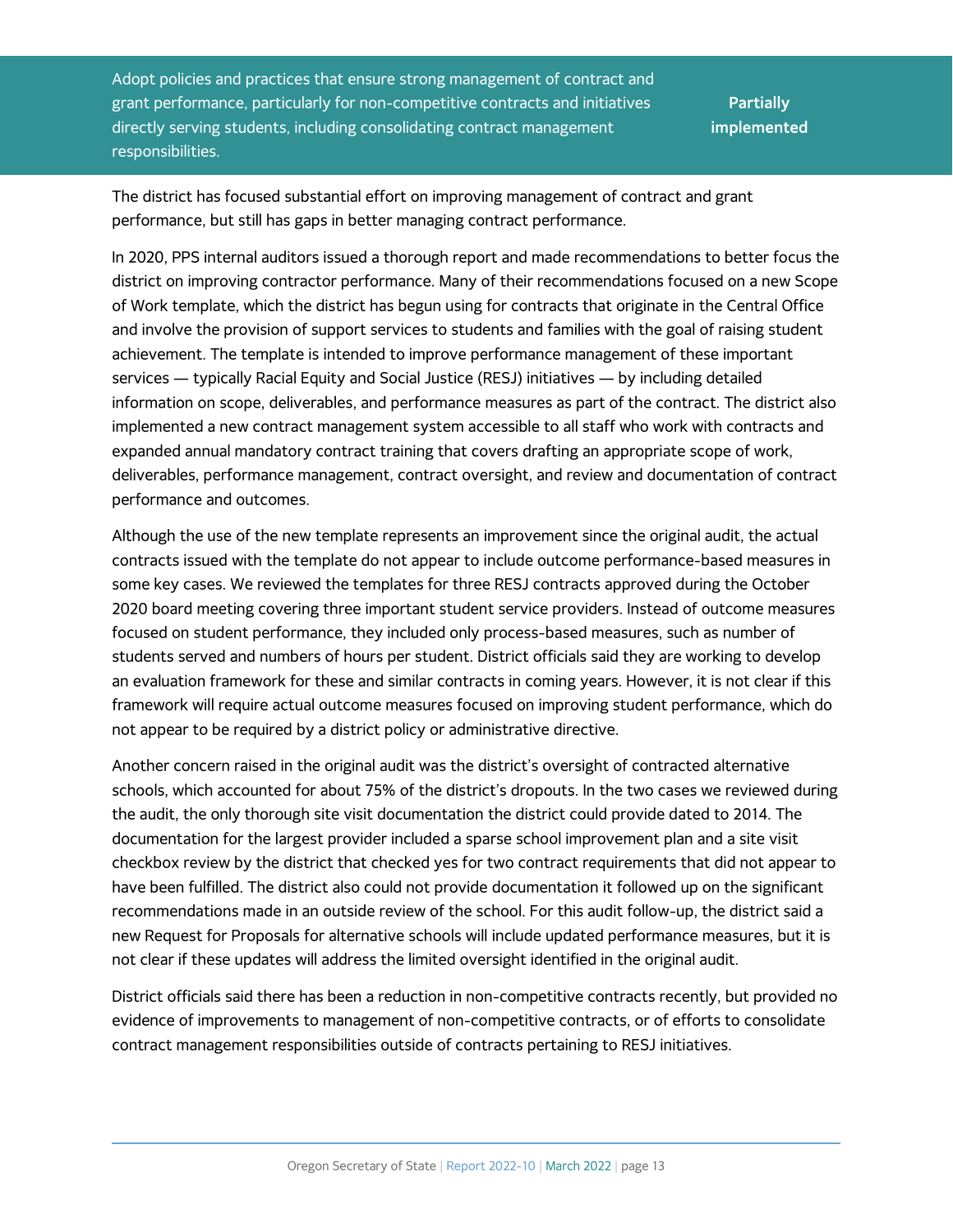Use the strategic planning process to evaluate the most effective and efficient use of contracts designed to increase student performance.

As part of the strategic planning process undertaken since the original audit, the district has prioritized RESJ, a shift the district's Citizen's Budget Review Committee said has improved the district's focus on underserved students. The district said it has increased funding by 62% for contracts providing family engagement, wraparound services, mentoring, and crisis response. The district has consolidated management of RESJ contracts for students and families under a senior RESJ advisor, and reviewed RESJ contracts for effectiveness and efficiency.

These are significant steps. However, steps for improved performance management tied to these crucial contracts are still in process, and in our judgment the effectiveness of these steps remains uncertain. For example, district officials said the district implemented a coordinated evaluation framework to measure and report success, but the district's documentation consisted of a link to website showing only the number of hours of service provided by individual contractors and the number of students served. It contained no information about whether student performance increased.

The district reported efforts to collaborate with other funders of the same contractors to track impact, including Meyer Memorial Trust, Multnomah County, and the Portland Children's Levy, but that effort appears to still be in progress as well. A third initiative designed to analyze the efficiency of PPS contracts focused on improving student performance, in which the district plans to analyze students served and not served at each school receiving RESJ contract services, is also underway. Officials stated this work is in progress but was disrupted by the pandemic.

#### **Six-Part Recommendation to the PPS School Board**

<span id="page-15-0"></span>The PPS Board should ensure that district administrators prioritize key steps to improve the efficiency and effectiveness of district operations, including: Building an effective common core curriculum based on state standards and ensuring adequate school support and accountability for performance. **Partially implemented**

PPS began redesigning the district's curriculum in 2017. Several components of this new curriculum, the Guaranteed and Viable Curriculum (GVC), have been designed and implemented. The board has discussed or been presented with information on several subject areas of GVC since 2019, including climate/environmental justice, dyslexia, ethnic studies, health education, middle school science, and social emotional learning. GVC areas of language arts, math, health, and science appear to be in various stages of development and deployment. The board has also taken steps to improve student support and accountability as the GVC is implemented, including the adoption of four performance goals, three of which focus on improving the performance of underserved students. As noted on  $pg$  4, the district's 2021-22 budget substantially increased spending for instructional staff development and improvement of instruction. In addition, the district's \$1.2 billion bond approved by voters in November 2020 set aside \$53.4 million for new curriculum materials and textbooks.

However, the GVC status of some major subject areas are unclear as of this report, and the 2020-21 Audit Committee chair's response to our follow-up questions stated the board requested but had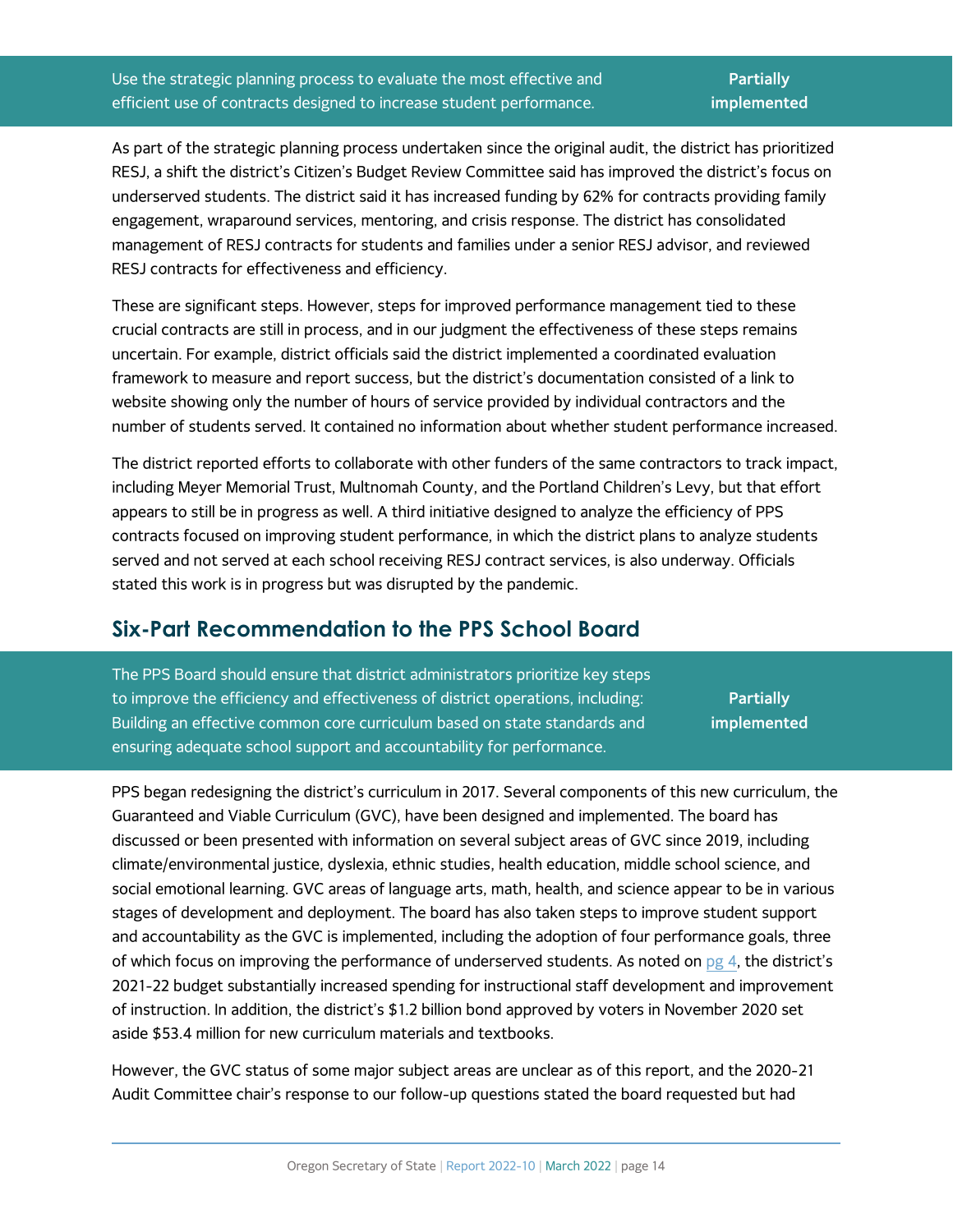received no evidence the district is tracking feedback from schools on GVC implementation in classrooms. In our judgment, given the importance of effective implementation of the new curriculum, this is a significant gap in district practice, full board oversight, and public transparency. As noted in the original audit, implementing a consistent curriculum across schools helps teachers and districts set expectations and pinpoint problems. Consistent curriculum and teaching materials also improve equity for students who move between schools.

PPS staff report they are developing an electronic tracking and reporting system for tracking progress on the board's performance goals, but COVID interrupted student testing that would have provided the necessary data. PPS did report some recent district-specific student outcomes in a December 2021 board work session [\(pg. 3\)](#page-4-3).

The PPS Board should ensure that district administrators prioritize key steps to improve the efficiency and effectiveness of district operations, including: Developing a strategic plan that focuses on long-term investment and measurement of results. The plan should also address the district's organizational culture, including improving the district's feedback loops and trust between central administrators, principals and teachers.

**Partially implemented**

The district has completed substantial work on a Strategic Plan. An updated Strategic Plan was shared with the board in June 2021, but the plan did not yet have measurable annual SMART goals or results metrics. District officials said they will be developed during the 2021-22 school year.

The district has taken steps to measure organizational culture and gather feedback from principals and teachers. The Audit Committee response stated the board received some access to the school climate survey dashboard and they received updates on school climate survey results for 2020. However, there is no evidence the board has discussed efforts to strengthen feedback loops between the central office and schools, despite evidence [\(pg. 6\)](#page-7-0) that the district still has significant problems with student conduct and teacher communication.

<span id="page-16-0"></span>The PPS Board should ensure that district administrators prioritize key steps to improve the efficiency and effectiveness of district operations, including: Addressing inequities at high-poverty schools, such as high turnover, low teacher experience, and initiative overload.

**Partially implemented**

PPS has added staff at high-poverty schools and, as noted in the original audit, added support instructors to support teachers and fill substitute gaps at high-poverty schools. The board reports that, along with district staff, it has discussed improvement strategies to support schools in board meetings and in executive sessions.

At the 2021 Audit Committee's request, made after we submitted follow-up questions, the district provided a list of administrator turnover at high-poverty schools and schools designated for improvement, though it does not appear the board publicly reviewed or discussed this data. The board does not appear to have received or reviewed any data on teacher turnover in these schools, teacher experience levels relative to experience levels in other schools, or initiative overload at high-poverty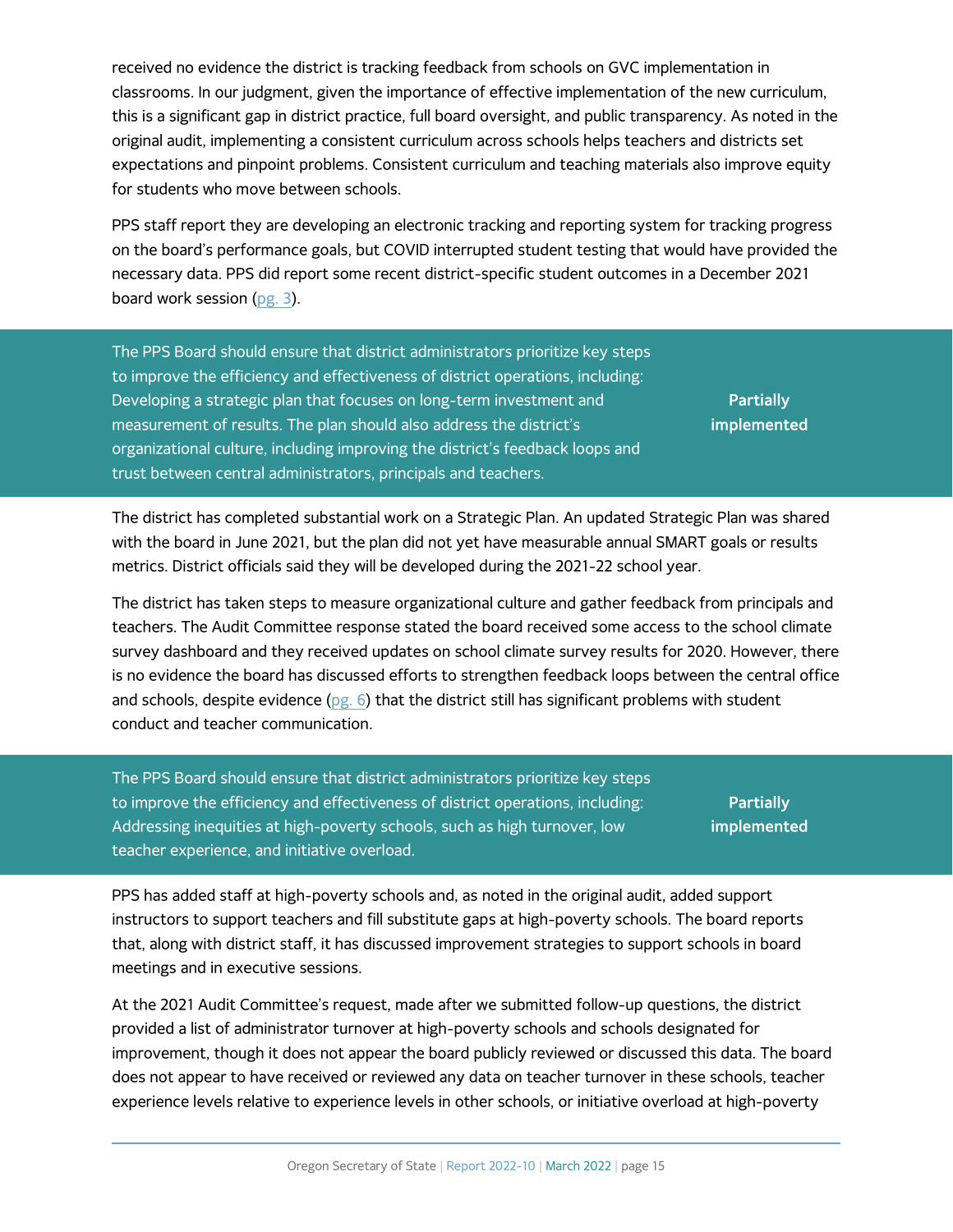schools and other schools designated for improvement. In our judgment, this is a significant gap in board oversight and public transparency, particularly given the board's equity focus. Our original audit found high-poverty schools face disproportionately high principal and teacher turnover, disproportionately low teacher experience, and disproportionately high initiative overload.

<span id="page-17-0"></span>The PPS Board should ensure that district administrators prioritize key steps to improve the efficiency and effectiveness of district operations, including: Improving the transparency and impact of the district's budget, including objective peer comparisons, analysis of results, and analysis of potential savings areas.

**Partially implemented**

Since the original audit, the board has taken several important steps that should help improve the budget's transparency and impact. The board established an internal audit office, approved purchase of Cloud Service budget software expected to improve monitoring and analysis of spending patterns and authorized the adoption of software that allows analysis and spending comparisons with peer districts. The board has also received reports on its performance goals, but results for the goals were not included in the most recent budget. There is no evidence the board has discussed detailed benchmarking results or potential savings areas in depth with district management. The board also received a list of projects funded by the state Student Investment Account, but it was an initial progress report and did not analyze results or cost effectiveness in any detail.

<span id="page-17-1"></span>The PPS Board should ensure that district administrators prioritize key steps to improve the efficiency and effectiveness of district operations, including: Tracking and addressing teacher and principal issues with student discipline practices and priorities.

**Partially implemented**

The district has begun steps to address discipline issues, with the board extensively involved in a proposed revision of the district's student conduct and discipline policy during the 2019-20 school year. That process included feedback from parents, teachers, principals, and other school administrators, such as listening sessions and work sessions with the board's policy committee.

However, it is unclear how much feedback the district received from teachers at the 38 Title I schools and other schools needing improvement during the student conduct policy process. The district's listening sessions specifically included feedback from teachers at Cleveland, Lincoln, and Madison high schools. These schools are not among the 38 schools identified as Title I or schools needing improvement, though Jefferson and Roosevelt high schools are. The original audit found significant discipline-related concerns among teachers at Title I schools.

It is also unclear if district leadership regularly receives ongoing feedback from teachers aside from monthly meetings with PAT union leaders, and whether the district performs ongoing tracking of teacher and principal concerns with student discipline practices and priorities. The Audit Committee's response to our follow-up questions stated district officials did not respond to recent requests for this information. In our judgment, this omission is also a significant gap in board oversight and public transparency. As with teacher turnover, teacher experience, and initiative overload at high-poverty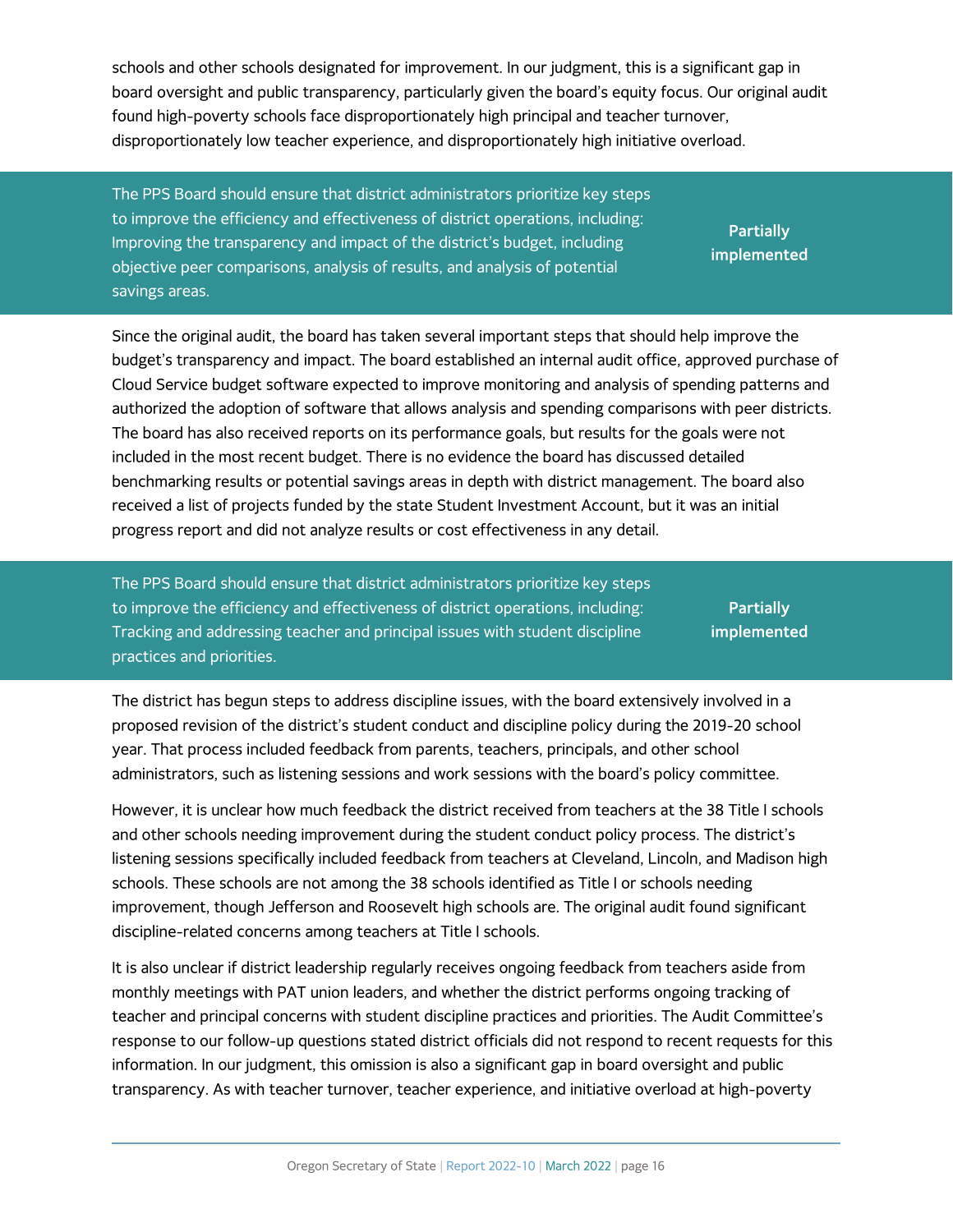schools, teacher and principal issues with student discipline disproportionately affect high-poverty schools, creating additional educational inequities.

The PPS Board should ensure that district administrators prioritize key steps to improve the efficiency and effectiveness of district operations, including: Improving control of purchasing card transactions, contract performance management, and the oversight of key contracts.

**Partially implemented**

The district and board have made significant progress on improving oversight of purchasing card transactions. However, oversight of key contracts remains limited.

In 2020, the board passed a new purchasing card policy covering numerous problem areas identified in the original audit, such as meals, refreshments, gifts, and parties. The board also approved internal audits on contracting at the district and on purchasing card controls. In October 2020, the district began publicly posting specialized Scope of Work information for each student, instructional, or family engagement contract on the board.

Some of the board's contract oversight practices remain a concern. The board currently does not review any non-competitive contracts under \$150,000; staff told the Audit Committee it was time intensive to create the reports and they no longer would be provided. In addition, the performance of multi-year contracts solicited with a Request for Proposals process — including key contracts for services to underserved students and their families — are not annually reviewed by the board but are subject to what the district describes as a rigorous review when the contract is initiated.

For contracted alternative schools, The board's Charter School and Alternative Programs Committee annually reviews high-level outcome data, but does not review results for individual schools, school improvement plans, or site reviews by staff. The original audit found limited site visit documentation and no evidence the district had followed up on recommendations made in an outside review of the district's largest alternative school.

#### **Conclusion**

Since the original audit was issued in January 2019, PPS has made significant progress in several key areas despite complications posed by the pandemic. The district developed a strategic plan, improved management of purchasing cards and contracts, and increased investments in teacher professional development. Helped by increased state and federal funding, PPS also increasing support staff and contracts providing student and family support at high-poverty schools.

However, our follow-up work indicates PPS management needs to do more in key areas, among them:

- Focusing on high principal and teacher turnover and low teacher experience at highpoverty schools.
- Addressing transfer and hiring issues that promote high turnover and lower teacher experience at high-poverty schools.
- Establishing a clear and candid feedback loop with teachers on student conduct issues and classroom disruption at high-poverty schools.
- Conducting in-depth and public benchmarking of spending against comparable peers.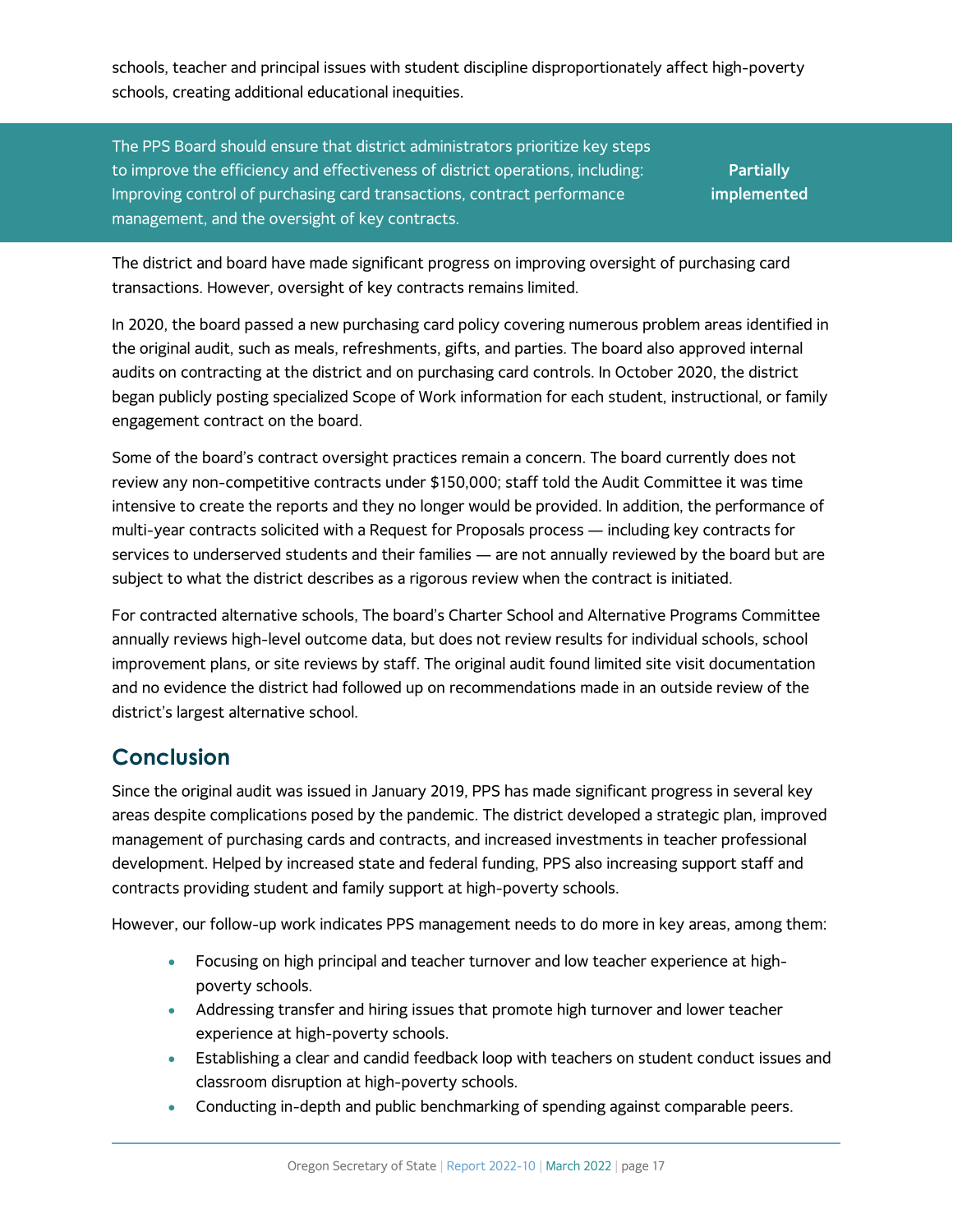Our final recommendation was addressed to the PPS School Board. Although we found some indications of strong oversight by the board, we also found significant gaps. On spending, the board has not ensured management is benchmarking or investigating in depth to identify savings areas and direct more money to the classroom. On equity issues, the board does not appear to have focused on principal turnover at high-poverty schools or received or reviewed any information on teacher turnover in high-poverty schools, teacher experience levels relative to experience levels in other schools, initiative overload, teacher and principal issues with student discipline, or school feedback on implementation of the district's new curriculum.

Making progress in these areas requires tackling difficult and potentially controversial staffing and financial issues. However, doing so can help increase the performance of the district's African-American, Latino, and economically disadvantaged students, an area where the original audit found PPS lagged its peers. Given national trends and the PPS-specific achievement testing during the COVID-19 pandemic, it is likely many of these students have suffered significant academic setbacks during the pandemic, further increasing the urgency of reducing inequities at the district's high-poverty schools.